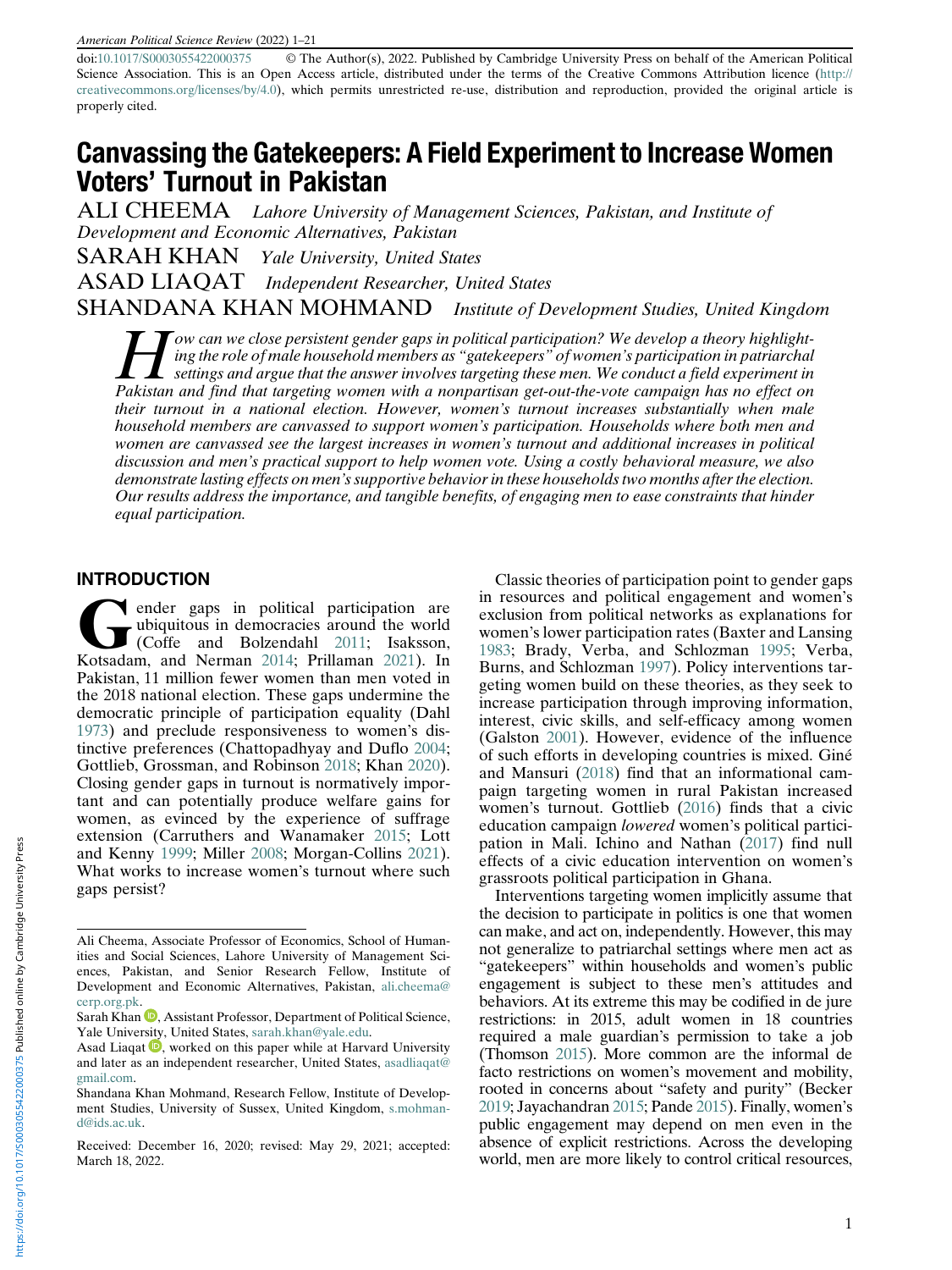like cellphones or means of transport, which mediate access to public life (Rosenbloom and Plessis-Fraissard [2009](#page-19-11); Rowentree and Shanahan [2020](#page-19-12)). Women's participation may thus depend on men's willingness to share such resources. Women also often depend on male accompaniment in public spaces to ensure safety of movement (Jayachandran [2015](#page-19-9)). We argue that when women's participation is subject to male gatekeeping, which may range from direct restrictions to indirect control, engaging men is imperative to achieving gains. We provide a theoretical framework that suggests that short-term interventions may be effective when prevailing attitudes and norms are permissive of women's participation, but women nevertheless depend on men to enable participation.

We provide causal evidence for this claim from a field experiment that studies the effects of a nonpartisan canvassing campaign conducted by local civil society organizations (CSOs) to increase women's turnout in the 2018 national elections in Pakistan. In total, 2,500 households in our study are randomly assigned to one of four experimental conditions: a canvassing visit by a female canvasser targeted at women (T1 only), a visit by a male canvasser targeted at men (T2 only), two separate visits by female and male canvassers targeted at women and men, respectively  $(T1 + T2)$ , or no visit (control). The random variation allows us to identify the causal effects of targeting canvassing efforts to women, men, or both on women voters' turnout.

First, we measure turnout by visually verifying indelible ink marks placed on voters' thumbs in the 2018 election. We find that targeting only women with a canvassing campaign (T1 only) is ineffective at improving women's turnout. However, women's turnout increases by 5.4 percentage points ( $p < 0.10$ ) in households where men were canvassed (T2 only) and by 8.0 percentage points ( $p < 0.05$ ) in households where both men and women were canvassed  $(T1 + T2)$ . These are substantively large effects: the national gender gap in turnout in the 2018 elections was 9.1 percentage points.

Second, we document lasting changes in men's willingness to take actions to support women's participation using a costly behavioral measure. Two months after the election, we offer men in study households the option to post a publicly visible sticker on the entryway of their residence. We cross-randomize whether men are offered a sticker with a generic message of support for democracy or a sticker with a message of support for women's role in democracy, which allows us to interpret difference in take-up of the two stickers as men's willingness to publicly endorse women's political participation. We find that men in households where both men and women are canvassed  $(T1 + T2)$  are significantly more likely to express support for women's role in democracy than are men in control households.

Third, in an endline survey we find no evidence of lasting effects of canvassing on women's political knowledge, interest in politics, or sense of political self-efficacy. However, in households where canvassing is targeted at both men and women, respondents are significantly more likely to report discussing

politics with each other. Respondents in these households also report that men actively enabled women's participation on election day by organizing transport and waiting for women at the polling station. We do not see evidence of such effects when only women or only men in a household are canvassed. Canvassing both men and women thus shifts outcomes beyond turnout at the household level.

Our study contributes to a rich literature on gender gaps in political participation and the "private roots of public action" (Burns, Schlozman, and Verba [2001\)](#page-18-8). We highlight how men within the home—generally considered the "private sphere"— shape women's political participation. This has clear relevance for contexts where patriarchal gender norms designate male family members as gatekeepers of women's presence in public lives. The term "gatekeeper" has been commonly used in the gender and politics literature to describe pivotal political elites who exercise decisionmaking power over women's access to political office or claim of rights (Brulé [2020;](#page-18-9) Cheng and Tavits [2011;](#page-18-10) Crowder-Meyer [2013](#page-18-11); Fox and Lawless [2010](#page-18-8); Kunovich and Paxton [2005](#page-19-13); Luhiste [2015](#page-19-14)). By characterizing men within the home as gatekeepers, we join a long tradition of feminist scholarship in asserting that the private sphere has deep implications for politics.

We also contribute to an extensive field experimental literature on the effectiveness of get-out-the-vote (GOTV) campaigns in mobilizing turnout. Many studies explore the effectiveness of different modes of voter contact or of different messages delivered to voters (Green and Gerber [2016](#page-19-15)). Although keeping the mode of contact (in-person) and message constant across treatment arms, our experiment tests the effectiveness of different targets of canvassing within households. Existing studies examining spillover effects of mobilization efforts from targeted individuals to other household members elucidate the intrahousehold dynamics of voter mobilization (Bhatti, Fieldhouse, and Hansen [2018;](#page-18-12) Foos and De Rooij [2017](#page-18-13); Nickerson [2008](#page-19-16)). Our findings demonstrate the gendered nature of these household dynamics in patriarchal settings.

Our findings also provide policy lessons for closing gender gaps in participation in settings where we might think change is especially difficult. Recent studies identify the potential of targeting male decision makers in households with interventions to achieve improvements in women's labor market participation in other patriarchal settings: India (Bernhardt et al. [2018\)](#page-18-14) and Saudi Arabia (Bursztyn, González, and Yanagizawa-Drott [2020\)](#page-18-6). We demonstrate that this is also a promising strategy for improving women's political participation. A well-targeted intervention achieves substantial gains in women's turnout, lasting changes in men's supportive behavior toward women's participation, increases in within-household political discussion, and sharing of resources on election day.

The remainder of the paper proceeds as follows. The following section describes our theoretical framework. Next, we provide relevant background about our study context of Lahore, Pakistan. Following this, we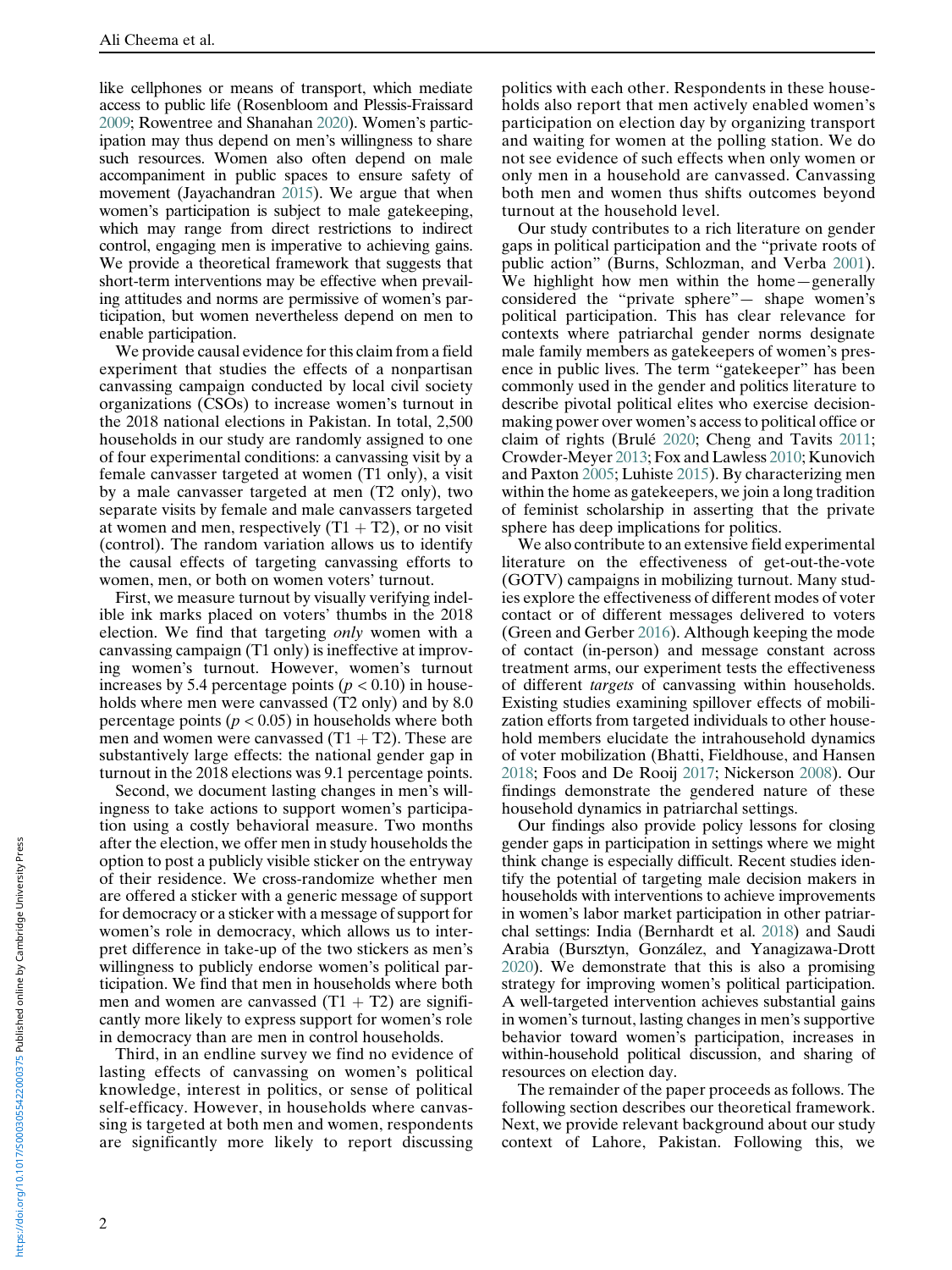describe the intervention, experimental design, and data. We then present findings on women's turnout, men's supportive actions, and a set of secondary outcomes. We conclude with a discussion of the generalizability and scope conditions of our findings.

#### GENDER GAPS IN POLITICAL PARTICIPATION: THEORY AND PROSPECTS FOR CHANGE

#### Resources, Engagement, Mobilization

Classic models of political participation emphasize the importance of individual-level resources to explain the gender gap in participation (Brady, Verba, and Schlozman [1995\)](#page-18-5). Insofar as these resources are unequally distributed across men and women, the resource gap may explain observed gender gaps in participation. Moreover, the resource gap may be particularly pronounced in developing countries, where women have lower levels of education and labor force participation, and a higher burden of household responsibilities (Pande [2011](#page-19-17); Robinson and Gottlieb [2021](#page-19-18)).

However, empirical evidence for purely resourcebased explanations is limited (Atkeson and Rapoport [2003;](#page-18-15) Isaksson, Kotsadam, and Nerman [2014](#page-19-0); Verba, Burns, and Schlozman [1997](#page-20-0)). Several scholars instead draw attention to the gender gaps in political interest, engagement, and efficacy (Preece [2016](#page-19-19); Verba, Burns, and Schlozman [1997](#page-20-0)). Brady, Verba, and Schlozman ([1995\)](#page-18-5) point to "isolation from the recruitment networks through which citizens are mobilized to politics" as an explanation for lower participation by women. Within South Asia, Prillaman [\(2021](#page-19-1)), Goyal [\(2019\)](#page-19-20), and Liaqat, Cheema, and Mohmand ([2020\)](#page-19-7) document stark gender gaps in partisan mobilization in India and Pakistan. Khan ([2020\)](#page-19-3) shows that the gap extends beyond partisan mobilization: women in Pakistan are also less likely to be encouraged to vote by friends and family.

Taken together, this work suggests that mobilization campaigns that target women and seek to close gaps in resources and political engagement through providing information and motivational messaging ought to be effective in increasing women's participation (Chong et al. [2018](#page-18-16); Giné and Mansuri [2018](#page-19-7); Roza et al. [2018\)](#page-18-16). However, the efficacy of this approach depends on the assumption that once gaps in resources, engagement, and mobilization are narrowed, women can autonomously decide to participate and independently act on this decision. What happens when this is not the case?

### Male Gatekeeping

A rich literature demonstrates how patriarchal norms shape gender gaps in political participation across contexts (Bleck and Michelitch [2018](#page-18-17); Brulé and Gaikwad [2021;](#page-18-18) Chhibber [2002](#page-18-19); Robinson and Gottlieb [2021](#page-19-18)). For our purposes, a primary implication of such norms is that they often designate male household members as gatekeepers who exercise varying levels of control over women's participation in the public sphere. We argue that gatekeeping may manifest as direct control over women's participation through explicit formal or informal restrictions or indirect control, whereby women depend on men to enable their participation.

Overt restrictions on women's freedom of movement and mobility are common in many developing countries. Hanmer and Klugman ([2016\)](#page-19-21) document that 31% of married women across 29 developing countries report their movement being restricted by their husbands: these restrictions encompass not being permitted to meet female friends, restrictions on contact with family, and their spouse insisting on knowing whereabouts at all times. In our urban study sample in Lahore, 60% of surveyed adult women (compared with 16% of adult men) report having to seek permission to leave the house. Male family members are thus routinely in the position to grant or deny women permission to leave the home. As Jayachandran ([2015,](#page-19-9) 78) notes, restrictions on mobility are "a proximate cause of reduced female schooling and career opportunities." It is plausible that such restrictions would similarly constrain women's political participation.

Even absent restrictions, women are often dependent on men to actively enable their political participation. Men control the primary resources required for participation, such as transport, physical accompaniment, and time, which can make women's participation conditional on men making these available. For voting, a crucial resource is transport to the polling place. Although most households in our study sample own a motorbike, women rarely own or drive these and rely on male household members for everyday mobility. Moreover, street harassment and the resulting sense of feeling unsafe are common experiences for women navigating urban spaces across the world, and women often depend on male family members for accompaniment to ensure safe mobility while walking or using public transport (Borker [2021](#page-18-20); Bowman [1993](#page-18-21); Phadke, Khan, and Ranade [2011](#page-19-22)). In a conjoint survey experiment conducted in Lahore, Rahman and Thompson ([2021\)](#page-19-23) find that women report a higher likelihood of voting if accompanied by friends or family to the polling place, but that accompaniment does not affect men's likelihood of voting. Finally, another relevant resource that male gatekeepers may control is time. Voting can be time consuming, and women's participation may be restricted if men are unwilling to renegotiate household responsibilities on election day to free up women's time to vote.

Although resource-based explanations of participation generally consider gaps in individual-level resources, our account of gatekeeping suggests a reconceptualization. Certain political resources such as transport, accompaniment, and time are necessarily shared among household members and are thus subject to intrahousehold bargaining in which men enjoy greater bargaining power over their allocation (Agarwal [1997](#page-18-22); Iversen and Rosenbluth [2006\)](#page-19-16). This suggests the need to account for intrahousehold dynamics when designing interventions to improve women's participation.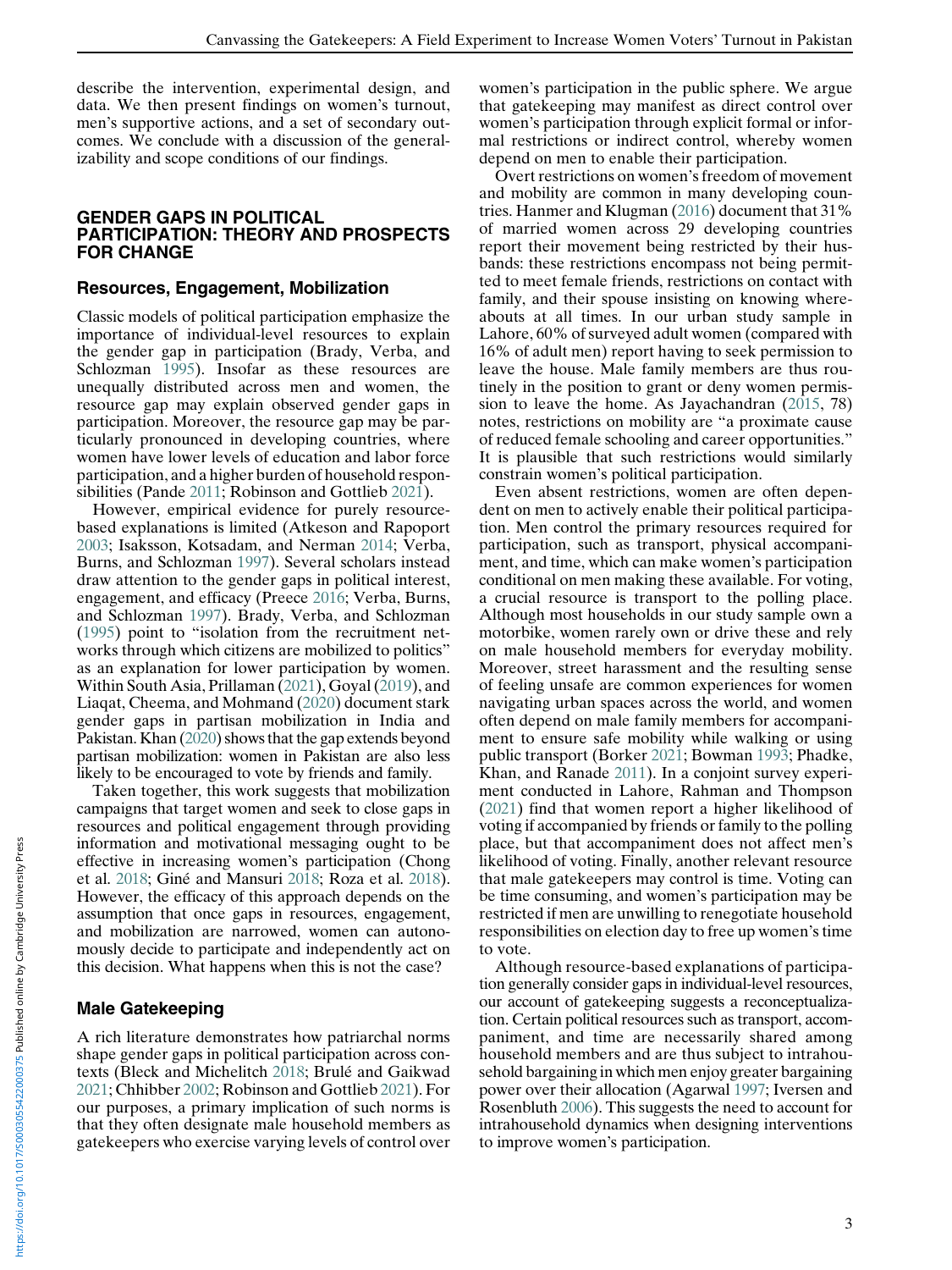<span id="page-3-1"></span>

| TABLE 1.<br>Expectations of Change in Women's Political Participation from Short-Term Interventions |                                                                                            |                                                                                        |  |
|-----------------------------------------------------------------------------------------------------|--------------------------------------------------------------------------------------------|----------------------------------------------------------------------------------------|--|
|                                                                                                     | Men's enabling actions for women's participation                                           |                                                                                        |  |
|                                                                                                     | Not required                                                                               | Required                                                                               |  |
| <b>Permissive attitudes and norms</b>                                                               | A: Unconstrained by gatekeeping<br>Engaging men unnecessary;<br>Short-term change possible | B: Constrained by gatekeeping<br>Engaging men necessary;<br>Short-term change possible |  |
| <b>Restrictive attitudes and norms</b>                                                              | C: Constrained by gatekeeping<br>Short-term change unlikely                                |                                                                                        |  |

TABLE 1. Expectations of Change in Women's Political Participation from Short-Term Interventions

Male gatekeeping is likely to be most salient in "classic patriarchal" settings<sup>1</sup> such as ours. However, such contexts are not monolithic: "few cultures operate with starkly dichotomous distributions of power with men making all the decisions and women making none" (Kabeer [1999](#page-19-24), 446). Some forms of women's political participation may be subject to less restrictive forms of male gatekeeping than others. In our context, when it comes to voting, prevailing attitudes are not restrictive: in our study sample, fewer than 10% of men think it is inappropriate for women to vote and over 90% of women expect that they would have permission to vote. Attitudes are more restrictive for more involved forms of participation: only a third of men consider it appropriate for women to attend political meetings or stand for office.

#### Implications for Change

When can we expect short-term interventions to increase women's political participation? In a review of gender experiments in comparative politics, Clayton and Anderson-Nilsson [\(2021](#page-18-23), 495) note that "beliefs about gender roles tend to move slowly and are unlikely to respond to experimental interventions in the short-term." However, canvassing campaigns, such as the one we study, seek to change political behavior in the immediate lead-up to an election. We propose a simple framework (summarized in [Table 1\)](#page-3-1) for thinking about the implications for change from short-term interventions under different conditions.

We characterize contexts, or forms of participation, as unconstrained by male gatekeeping when men's attitudes and norms toward women's participation are not restrictive and women are not dependent on men to enable participation (Cell A). In these situations, engaging men directly is unnecessary to improve levels of women's participation and interventions can focus on women alone. Conversely, in situations where attitudes and norms toward women's participation are prohibitive or restrictive, a short-term intervention, regardless of its target, is unlikely to produce change (Cell C).

Situations where prevailing attitudes and norms are permissive of women's participation but where women depend on men to enable participation for the reasons discussed above provide a window of opportunity for effecting change in the short-term (Cell B). Here, interventions that encourage men to take enabling actions may be successful in improving women's participation. Moreover, as women's participation depends on such actions, interventions that leave men out are likely to be unsuccessful. We believe the case of women voters' turnout in our study context falls into this category of situations.

The canvassing campaign we study involves delivering practical information on voting and motivational messaging that emphasizes the importance and benefits of women's political participation. If individual-level informational (resource-based) or motivational (engagement-based) factors are constraining women's participation, we would expect women's turnout to increase when they are targeted directly by the intervention. However, our framework suggests that if women's participation is constrained by male gatekeeping, it will be necessary to engage men to see change. Therefore, we expect that treating women alone will not result in an increase in women's turnout, nor will it affect men's supportive behavior.

H1: Targeting women with a nonpartisan canvassing campaign about women's political participation will not increase women's turnout or men's supportive behavior.

Our framework suggests that when male gatekeeping is a constraint, efforts to improve women's participation ought to target men within the household. With a shortterm intervention, we would not expect men's attitudes or beliefs to change but would be optimistic about men being encouraged to take enabling actions in support of women's participation. Although we cannot directly observe actions taken between the delivery of the intervention and collection of outcome data, we test the following observable implication of our theory:

H2: Targeting men with a nonpartisan canvassing campaign about women's political participation will increase women's turnout and men's supportive behavior.

Treating men and women in the same household may produce additional gains that are not realized if only men or women are treated through several possible pathways. For instance, canvassed women may become more interested and informed about the election. Because politics is generally considered a male domain,

<span id="page-3-0"></span> $1$  Kandiyoti [\(1988](#page-19-25)) notes that these are found in North Africa, the Muslim Middle East, and South and East Asia.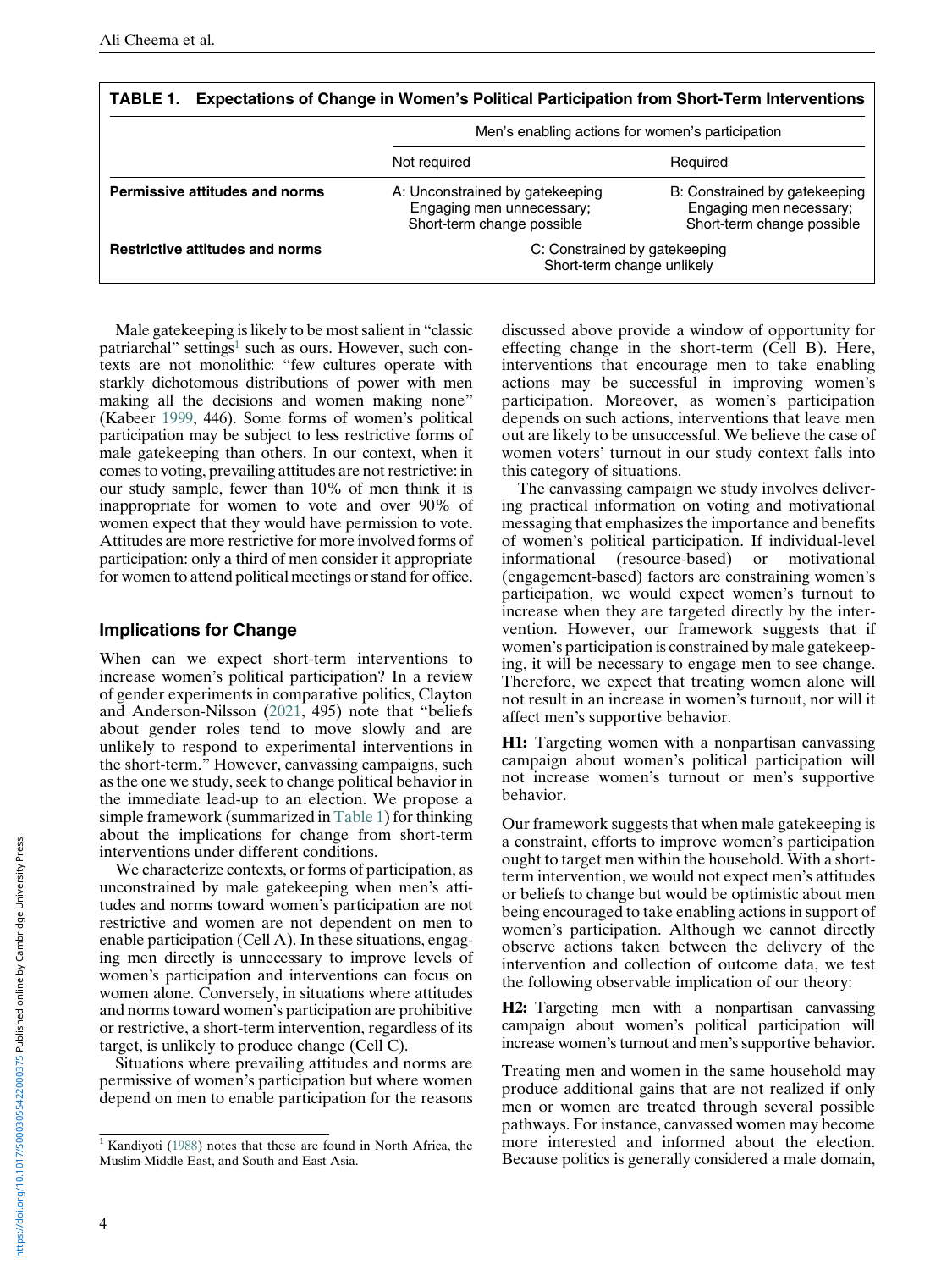these women may not feel comfortable initiating political discussions, but they may feel more confident participating in such discussions if men initiate them after having been canvassed themselves. Increased intrahousehold political discussion may thus be more likely if both men and women are canvassed. Discussions could boost women's turnout through reinforcement, persuasion, or information exchange (Foos and De Rooij [2017](#page-18-13)) or the creation of common knowledge of household members' permissive attitudes toward women's voting. Another possibility is that women become more likely to ask male household members to facilitate their participation if canvassed and that men become more responsive to such requests if they have also been canvassed. Because we do not directly observe households between the intervention and the election, we cannot adjudicate between these possibilities, but we test the following observable implication:

H3: Targeting both women and men with a nonpartisan canvassing campaign will increase women's turnout and men's supportive behavior more than when men or women are targeted alone.

# CONTEXT

Our study was conducted around the 2018 national elections in Lahore, Pakistan's second largest city, which had a population of 11.1 million in 2017. Pakistan is a federal parliamentary democracy and has witnessed multiple cycles of authoritarian and democratic rule since independence in 1947. The 2018 elections represented the second consecutive transfer of power from one elected civilian government to another in Pakistan's history. Adult women have had equal voting rights since independence, but severe gender inequalities in electoral participation persist. Reducing gender gaps in voter registration and turnout was a priority for the state in the lead-up to the 2018 elections.[2](#page-4-0) Nevertheless, 11 million fewer women than men voted in the 2018 election, contributing to a 9.1 percentage-point gender gap in national-level turnout.

To understand the landscape of women's political participation in Lahore, we draw on existing studies and a baseline survey conducted with men and women in 2,500 study households in Lahore in June 2018 prior to the roll-out of the intervention.[3](#page-4-1)

[Table 2a](#page-5-0) presents baseline summary statistics on gender gaps in political resources, engagement, and mobilization in our sample. Women in our sample are less likely to have completed secondary education and report lower access to cell phones than men, which is important for access to political information. We

document gender gaps in levels of political knowledge as measured through a set of questions about the 2018 election. We also observe gender gaps in political interest and efficacy and find that women in our sample are less likely to have experienced political contact from parties and representatives than men.

How prevalent is male gatekeeping in our context? Existing empirical scholarship demonstrates how gendered norms constrain women's participation in economic and political spheres in Pakistan (Khan [2007;](#page-19-23) Mumtaz and Shaheed [1987;](#page-19-26) Naqvi and Shahnaz [2002;](#page-19-27) Rouse [2004\)](#page-19-28). We assess how this manifests in our sample households by examining household decisionmaking, mobility and attitudes toward women's political participation ([Table 2b\)](#page-6-0).

We find that women are systematically less likely than men to report making independent decisions about household purchases, visits to family, and pursuing employment or higher education, indicative of limited decision-making autonomy across several domains. Freedom of movement and mobility is highly gendered, as demonstrated by large differences in men and women's frequency of travel both within and outside their neighborhoods. Furthermore, Sajjad et al. [\(2017\)](#page-20-2) document that 40% of women in Lahore feel unsafe walking in their own neighborhood. Although 92% of households in our sample own a motorbike, vehicle ownership data from Lahore shows that 99% of motorbikes and 89.5% of cars in the city were owned by men in 2019.[4](#page-4-2) In ethnographic work, Masood ([2018\)](#page-19-29) documents how women in middleand upper-class households in Lahore are also far less likely to own a car or learn to drive.

Attitudes toward women's political participation are not uniformly restrictive; they vary by the form of participation. Although more than 90% of men and women agree that it is appropriate for women to vote, the perceived appropriateness of women participating in political meetings or standing for political office is far lower. Furthermore, there is substantial divergence between men and women's views on the appropriateness of these more intensive forms of participation. As described earlier, adult women report needing permission to leave their homes. Although women's expectations of permission for voting are high, they are far more pessimistic about permission for attending political meetings.

On the one hand, observed gaps in resources, engagement, and mobilization suggest the potential efficacy of interventions that directly mobilize women into participation by providing information and motivational messaging. However, we also document that male gatekeeping is ubiquitous. Although men's attitudes toward women's voting are not restrictive, given the overall limitations on women's autonomy and movement, women still depend on men to facilitate participation. This suggests that targeting men with messaging about the importance of women's participation may encourage them to play an enabling role and is also unlikely to lead to backlash.

<span id="page-4-0"></span> $2$  The Elections Act 2017 passed by parliament empowers the Election Commission of Pakistan to run public awareness campaigns for women voters (Section 12[C]) and take special measures to reduce the gender gap in voter registration (Section 47).

<span id="page-4-2"></span><span id="page-4-1"></span><sup>&</sup>lt;sup>3</sup> In this section, we report findings from 4,000 respondents across the 2,000 households that were randomly assigned to answer political modules in the baseline survey. Details are provided in the Experimental Design and Data section and Appendix A.2.

<sup>4</sup> Statistics obtained from the Government of Punjab's Excise and Taxation Department.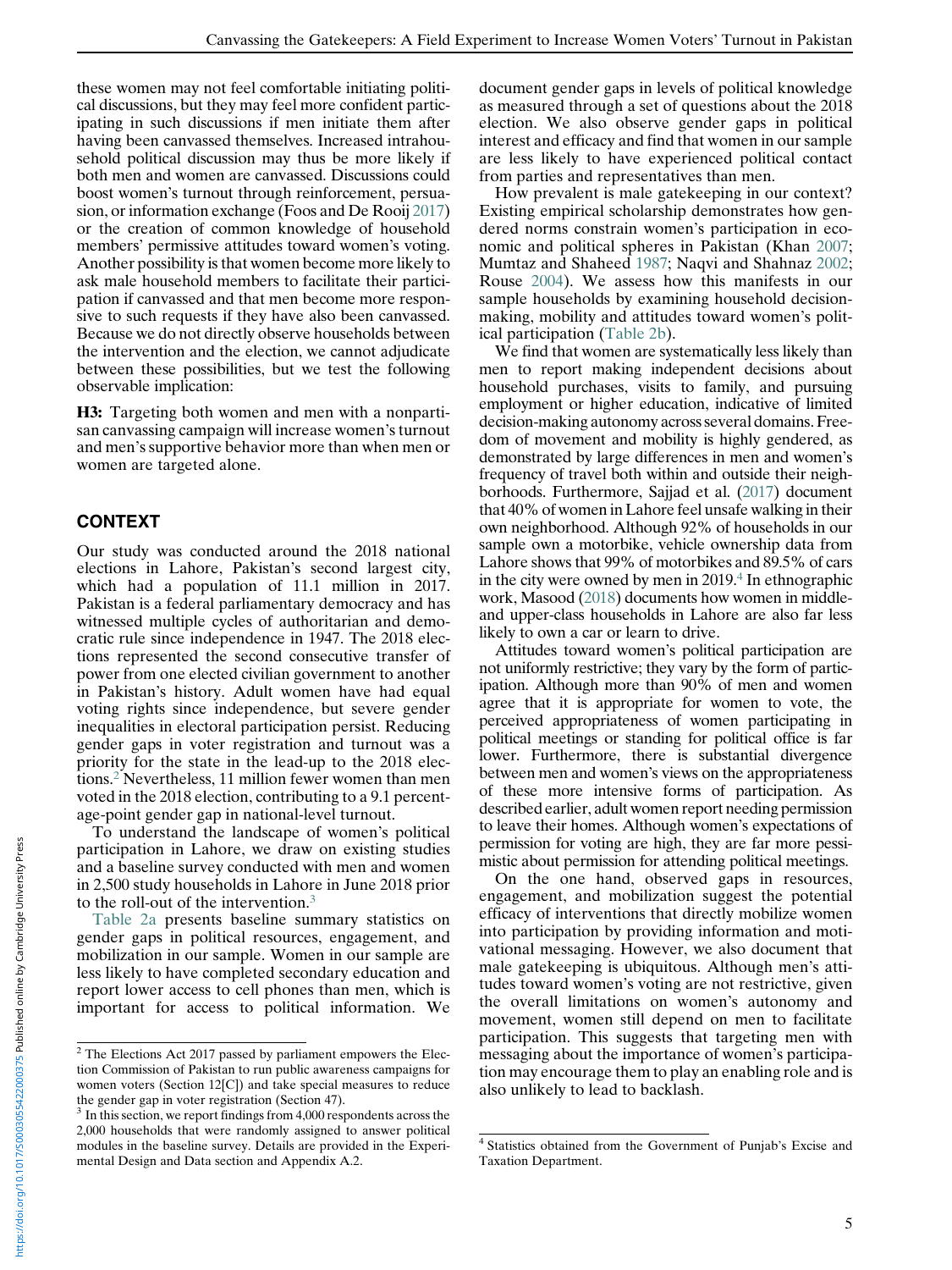<span id="page-5-0"></span>

| TABLE 2A. Baseline Summary Statistics: Resources, Engagement, and Mobilization |                    |                  |                   |
|--------------------------------------------------------------------------------|--------------------|------------------|-------------------|
|                                                                                | (1)<br>Female mean | (2)<br>Male mean | (3)<br>Difference |
| Variable                                                                       | (SE)               | (SE)             | $(1) - (2)$       |
| <b>Resources</b>                                                               |                    |                  |                   |
| (Binary measures $= 1$ if respondent:)                                         |                    |                  |                   |
| Completed matric or higher education                                           | 0.545              | 0.609            | $-0.064***$       |
|                                                                                | (0.013)            | (0.013)          |                   |
| Has access to mobile phone                                                     | 0.741              | 0.989            | $-0.248***$       |
|                                                                                | (0.013)            | (0.003)          |                   |
| <b>Political knowledge</b>                                                     |                    |                  |                   |
| (Binary measures $= 1$ if respondent:)                                         |                    |                  |                   |
| Knows MNA/MPA elections are held on same day                                   | 0.560              | 0.863            | $-0.303***$       |
|                                                                                | (0.015)            | (0.010)          |                   |
| Knows whether ballot has candidate picture                                     | 0.743              | 0.783            | $-0.040**$        |
|                                                                                | (0.012)            | (0.013)          |                   |
| Knows whether voter has to sign ballot paper                                   | 0.804              | 0.884            | $-0.080***$       |
|                                                                                | (0.011)            | (0.008)          |                   |
| Knows about 2018 delimitation                                                  | 0.231              | 0.400            | $-0.169***$       |
|                                                                                | (0.014)            | (0.015)          |                   |
| <b>Political interest and efficacy</b>                                         |                    |                  |                   |
| (Continuous measures; 3-point scale)                                           |                    |                  |                   |
| Interest in political issues                                                   | 0.498              | 1.158            | $-0.660***$       |
|                                                                                | (0.025)            | (0.028)          |                   |
| Considers self well qualified to participate in politics                       | 0.749              | 0.873            | $-0.124***$       |
|                                                                                | (0.028)            | (0.025)          |                   |
| Considers self well-informed about voting process                              | 1.457              | 1.657            | $-0.201***$       |
|                                                                                | (0.022)            | (0.018)          |                   |
| Finds politics and government too complicated sometimes                        | 1.503              | 1.498            | 0.005             |
|                                                                                | (0.021)            | (0.022)          |                   |
| Doesn't think government officials care much what people like me think         | 1.208              | 1.118            | $0.089**$         |
|                                                                                | (0.027)            | (0.029)          |                   |
| <b>Mobilization</b>                                                            |                    |                  |                   |
| (Binary measures =1 if respondent:)                                            |                    |                  |                   |
| Contacted by local representative in past year                                 | 0.027              | 0.098            | $-0.071***$       |
|                                                                                | (0.004)            | (0.009)          |                   |
| Contacted before last election by party workers/NGO/ECP                        | 0.261              | 0.430            | $-0.169***$       |
|                                                                                |                    |                  |                   |
|                                                                                | (0.014)            | (0.018)          |                   |
| N                                                                              | 1,999              | 2,000            |                   |
| Clusters                                                                       | 500                | 500              |                   |
|                                                                                |                    |                  |                   |
|                                                                                |                    |                  |                   |

Note: The values displayed in column 3 are the differences in the means across the groups. Standard errors are clustered at the ward level. Block (Union Council) fixed effects are included in all estimation regressions. All missing values in the balance variables are replaced with the group mean.  $p < 0.10$ ,  $p > 0.05$ ,  $p > 0.01$ .

# CANVASSING INTERVENTION

The intervention was a nonpartisan, door-to-door voter canvassing campaign directed at increasing women's turnout in Pakistan's 2018 national election. The campaign was conducted in July 2018 leading up to election day on July 25. It entailed a 20-minute visit by canvassers to a total of 1,500 treatment households, and was implemented by two prominent local CSOs: Aurat Foundation and South Asia Partnership-Pakistan.

The intervention comprised two types of household canvassing visits: a visit targeted at women conducted by a female canvasser or a visit targeted at men conducted by a male canvasser. A third of all treatment households received the first type of visit (T1 only), another third received the second type (T2 only), and the remaining third received both  $(T1 + T2)$ . The CSOs used male (female) canvassers to target men (women) due to

norms of gender segregation in the Pakistani context that limit contact between women and men. Following these norms, and to avoid introducing confounders from a joint visit, households in the  $T1 + T2$  condition received two separate visits from female and male canvassers, who separately delivered the treatment to women and men, respectively, in the household.

To minimize systematic differences in how male and female canvassers conduct the visit, all canvassers were trained together in joint sessions and the content of the intervention was scripted. The intervention design draws on previous campaigns conducted by the CSOs and on observations from focus group discussions and interviews conducted by the authors in Lahore in early 2018.

The intervention worked as follows. Male (female) canvassers visited treatment households unannounced and requested to speak with all available adult men (women) in the household for 20 minutes about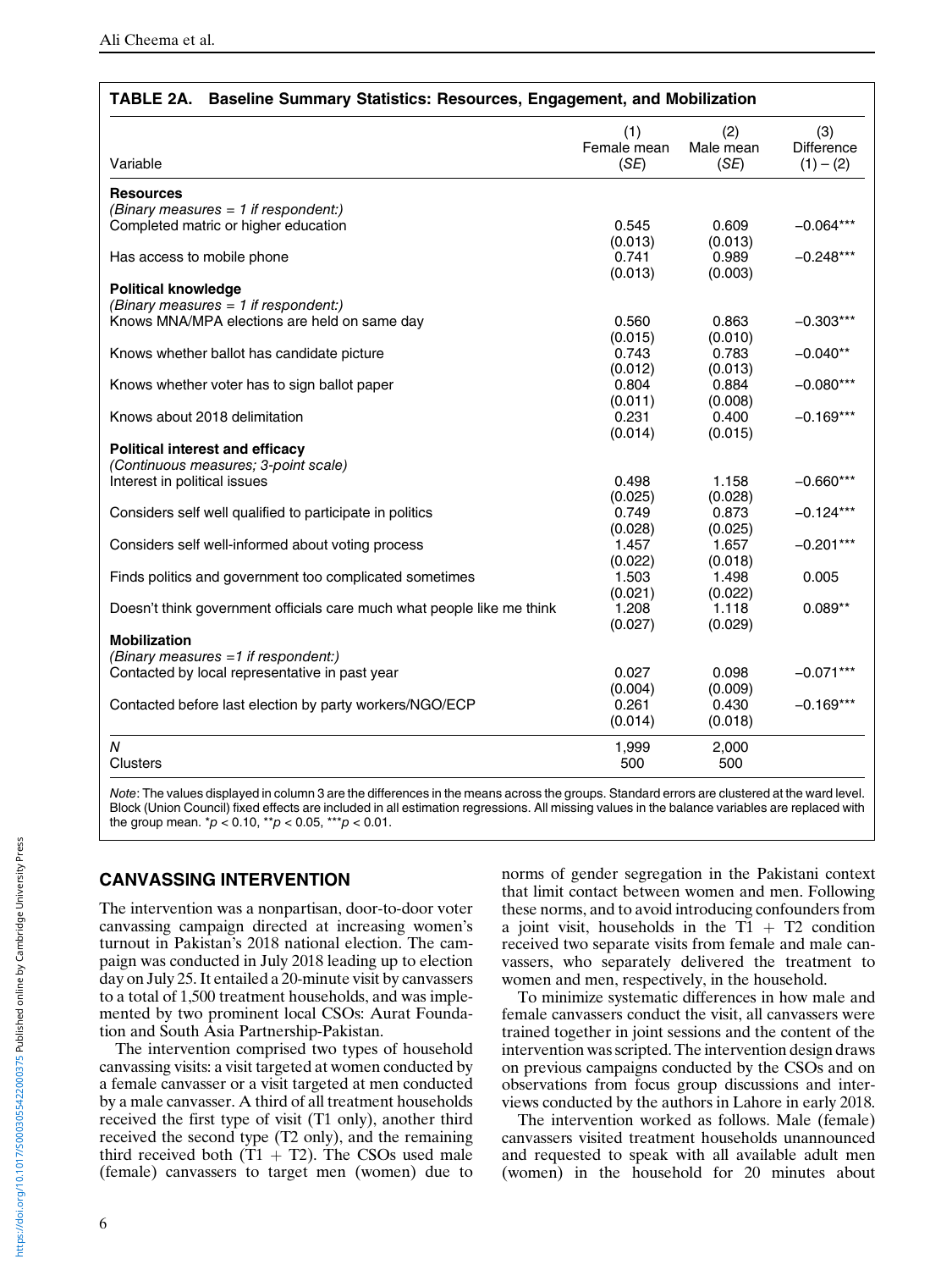| TABLE 2B. Baseline Summary Statistics: Male Gatekeeping |  |
|---------------------------------------------------------|--|
|                                                         |  |

<span id="page-6-0"></span>

|                                                                                           | (1)<br>Female mean<br>(SE) | (2)<br>Male mean<br>(SE) | (3)<br><b>Difference</b><br>$(1) - (2)$ |
|-------------------------------------------------------------------------------------------|----------------------------|--------------------------|-----------------------------------------|
| Variable                                                                                  |                            |                          |                                         |
| Decision-making autonomy                                                                  |                            |                          |                                         |
| (Binary measures $= 1$ if respondent:)                                                    |                            |                          |                                         |
| Can decide alone on purchase of large household items                                     | 0.129<br>(0.009)           | 0.298<br>(0.015)         | $-0.168***$                             |
| Can decide alone on visit to family or relatives                                          | 0.167<br>(0.010)           | 0.325<br>(0.015)         | $-0.158***$                             |
| Can decide alone on taking a job/pursuing higher ed                                       | 0.308<br>(0.014)           | 0.554<br>(0.016)         | $-0.246***$                             |
| <b>Mobility</b><br>(Count measures)                                                       |                            |                          |                                         |
| No. of times gone out within neighborhood alone in the past week                          | 3.116<br>(0.162)           | 17.410<br>(0.436)        | $-14.294***$                            |
| No. of times gone out outside neighborhood alone in the past week                         | 2.185<br>(0.120)           | 13.112<br>(0.363)        | $-10.927***$                            |
| <b>Attitudes toward participation</b>                                                     |                            |                          |                                         |
| (Binary measures = 1 if respondent thinks it is appropriate for women to:)                |                            |                          |                                         |
| Vote in elections                                                                         | 0.955<br>(0.005)           | 0.917<br>(0.008)         | $0.038***$                              |
| Attend political meetings                                                                 | 0.362<br>(0.014)           | 0.281<br>(0.013)         | $0.081***$                              |
| Stand as candidates in elections                                                          | 0.610<br>(0.015)           | 0.346<br>(0.014)         | $0.264***$                              |
| <b>Expectations of permission</b>                                                         |                            |                          |                                         |
| (Binary measures = 1 if female respondent expects she will have<br><i>permission to:)</i> |                            |                          |                                         |
| Vote in elections                                                                         | 0.930                      |                          |                                         |
| Attend political meetings                                                                 | (.006)<br>0.326            |                          |                                         |
|                                                                                           | (0.011)                    |                          |                                         |
| $\boldsymbol{N}$                                                                          | 1,999                      | 2,000                    |                                         |
| <b>Clusters</b>                                                                           | 500                        | 500                      |                                         |

Note: The values displayed in column 3 are the differences in the means across the groups. Standard errors are clustered at the ward level. Block (Union Council) fixed effects are included in all estimation regressions. All missing values in the balance variables are replaced with the group mean.  $p < 0.10$ ,  $p > 0.05$ ,  $p > 0.01$ .

women's participation in the upcoming election. The canvasser began with an introduction that emphasized their nonpartisan affiliation and then used a handheld tablet to show household members a 5-minute video. The video follows the narrative of a young woman facing issues of poor service delivery in her neighborhood who decides that the way to have her voice heard on these issues is to cast her vote in the upcoming election. Importantly, her brother is shown in an enabling role: he encourages her to take action and also agrees to help women in his family get to the polling station on election day on his motorbike. After showing the video, the canvasser shared procedural and practical information about the election and voting process through informational leaflets and demonstrated how to cast a ballot using props. Further details of each component are provided in Appendices A.4 and A.5.

The content delivered in the intervention bundles together motivational and informational messaging. Although a class of GOTV studies is designed to test the effect of different messaging strategies on turnout, the

goal of this study is to test the effect of different targeting strategies, without varying the content that is delivered.

# Ethical Considerations

In this section we discuss important ethical issues and the design choices we made to minimize risk to participants while preserving the integrity of the research.

Participant consent is the cornerstone of ethical research. For this study, participants provided oral consent to survey data collection and to participation in a research study. Participants who were assigned to the treatment conditions separately consented to receiving the intervention (Appendix A.6 includes the information scripts used). However, participants were not informed of (and thus did not explicitly consent to) being randomly assigned to a treatment or control condition or the link between the canvassing visit and the research study. These omissions were deemed necessary to avoid the possibility of participants' behavior and responses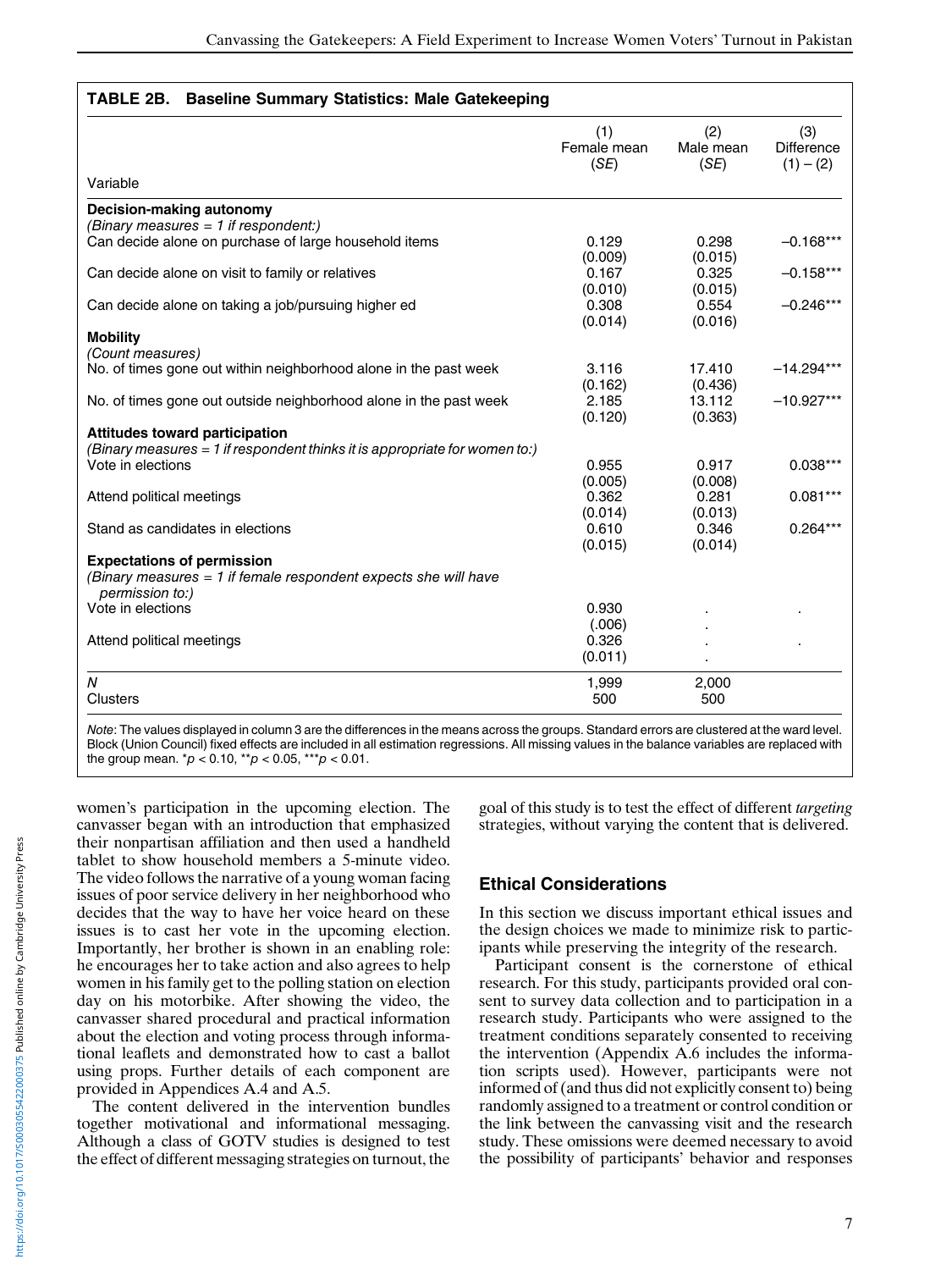being driven by experimenter demand effects, which would threaten the validity of causal inference.

As Clayton and Anderson-Nilsson ([2021\)](#page-18-23) note, gender-related interventions pose specific ethical challenges, including the risk of backlash in the shortterm. However, they also note that this may be mitigated by taking "pre-existing household and community gendered power structures into account" (499). We may expect a heightened risk of backlash or conflict if an intervention encourages women to participate in actions that are perceived as inappropriate. To understand prevailing social norms, we conducted focus group discussions with women and interviews with men in out-of-sample localities in Lahore during the design phase of our study in early 2018. We did not find evidence of explicit prohibition, disapproval, or perceived inappropriateness of women voting. This was also echoed in our baseline survey data findings. Thus, we feel that the risk of backlash or increased intrahousehold conflict from a short-term intervention encouraging women to vote was low. Furthermore, to ensure that the intervention did not violate norms of social interaction between men and women, the CSOs used male canvassers to target men and female canvassers to target women in treatment households.

In order to undertake research involving an electoral intervention with the requisite level of legitimacy, we worked with local CSOs who had conducted voter education campaigns in past elections as implementing partners. Furthermore, the intervention was approved by the Election Commission of Pakistan (ECP), the statutory body responsible for the conduct of elections in Pakistan. Since the ECP is a nonpartisan body, the intervention too had to be nonpartisan: canvassers were trained not to disclose personal partisan preferences and to introduce themselves as nonpartisan. Officials from the ECP attended the canvassing training and reviewed and signed off on intervention materials, and each canvasser was issued ECP affiliation letters that they carried in the field.

Another consideration for an electoral intervention is the potential for effects on the electoral outcome (Desposato [2018\)](#page-18-24). To address this, we ensured at the design stage that the intervention was "not done at a scale liable to alter electoral outcomes," in line with APSA 2020 guidelines for "minimal social risk." We describe this design process in Appendix A.6.

### EXPERIMENTAL DESIGN AND DATA

<span id="page-7-1"></span>In this section we describe the study sample and timeline, the randomization scheme, and our sources of outcome data.[5](#page-7-0)

### Sample and Timeline

<span id="page-7-2"></span>The sample for this study consists of 2,500 households randomly drawn from 500 wards in the city of Lahore. Within each sample household, enumerators conducted a baseline survey in June 2018 with a randomly selected man and a randomly selected woman for a total survey sample of 5,000 individuals and later recontacted sample households in an endline survey in October 2018. The surveys with men and women were conducted by male and female enumerators, respectively. After the baseline survey, we assigned study households to one of four experimental conditions. The intervention was conducted in July 2018 ahead of the general election on July 25. We measured turnout using a thumb ink verification exercise on July 26 and 27. We provide details on the study timeline in Appendix A.1 and on the sampling strategy in Appendix A.2.

#### Random Assignment

We use a two-stage randomization design in which clusters (wards) are first assigned to a treatment status and then a subset of households within a cluster are randomly assigned to receive treatment. The primary randomization unit is thus the ward, the lowest electoral unit of local government. We chose this as an appropriate unit due to its political significance: it is the lowest electoral constituency in local governments and parties and CSOs typically organize campaign activities at the ward level.

The experimental design is a  $2 \times 2$  factorial producing four possible experimental conditions. These include (i) targeting women only (T1 only), (ii) targeting men only (T2 only), (iii) targeting both women and men in separate visits  $(T1 + T2)$ , and (iv) control. We assign each of the 500 clusters (wards) to one of these four conditions, blocking on the union council (the lowest administrative unit in which wards are nested).

Within each cluster, we randomly assign four out of five study households to treatment and the remaining household to control. We use this "partial population design" (Baird et al. [2018](#page-18-25)) to account for the possibility of within-cluster spillovers among households in the same cluster.<sup>[6](#page-7-1)</sup> [Table 3](#page-8-0) shows the factorial design, with sample sizes at the ward and household level.

Our experimental design is powered to detect a minimum effect of a 0.067 difference in proportions for main effects of each of the two treatment arms and a 0.09 difference in proportions for comparisons of any one treatment condition to control.[7](#page-7-2) Details of the power calculations are in Appendix A.3.

<span id="page-7-0"></span> $5$  See Cheema et al. [\(2022](#page-18-26)) for the data and code used to produce the figures and tables for this article.

 $6$  This design decision was informed by Giné and Mansuri's [\(2018](#page-19-7)) documentation of large geographical spillovers within clusters in their study of an informational canvassing campaign targeted at women in rural Sindh, Pakistan.

<sup>&</sup>lt;sup>7</sup> We believe these minimum detectable effects (MDEs) are reasonable given the size of effects found in field experiments studying the effect of similar nonpartisan canvassing campaigns. In a field experiment studying the effects of a nonpartisan informational campaign conducted during the 2008 Pakistan general elections, Giné and Mansuri ([2018\)](#page-19-7) document an 11-percentage-point increase in women's turnout.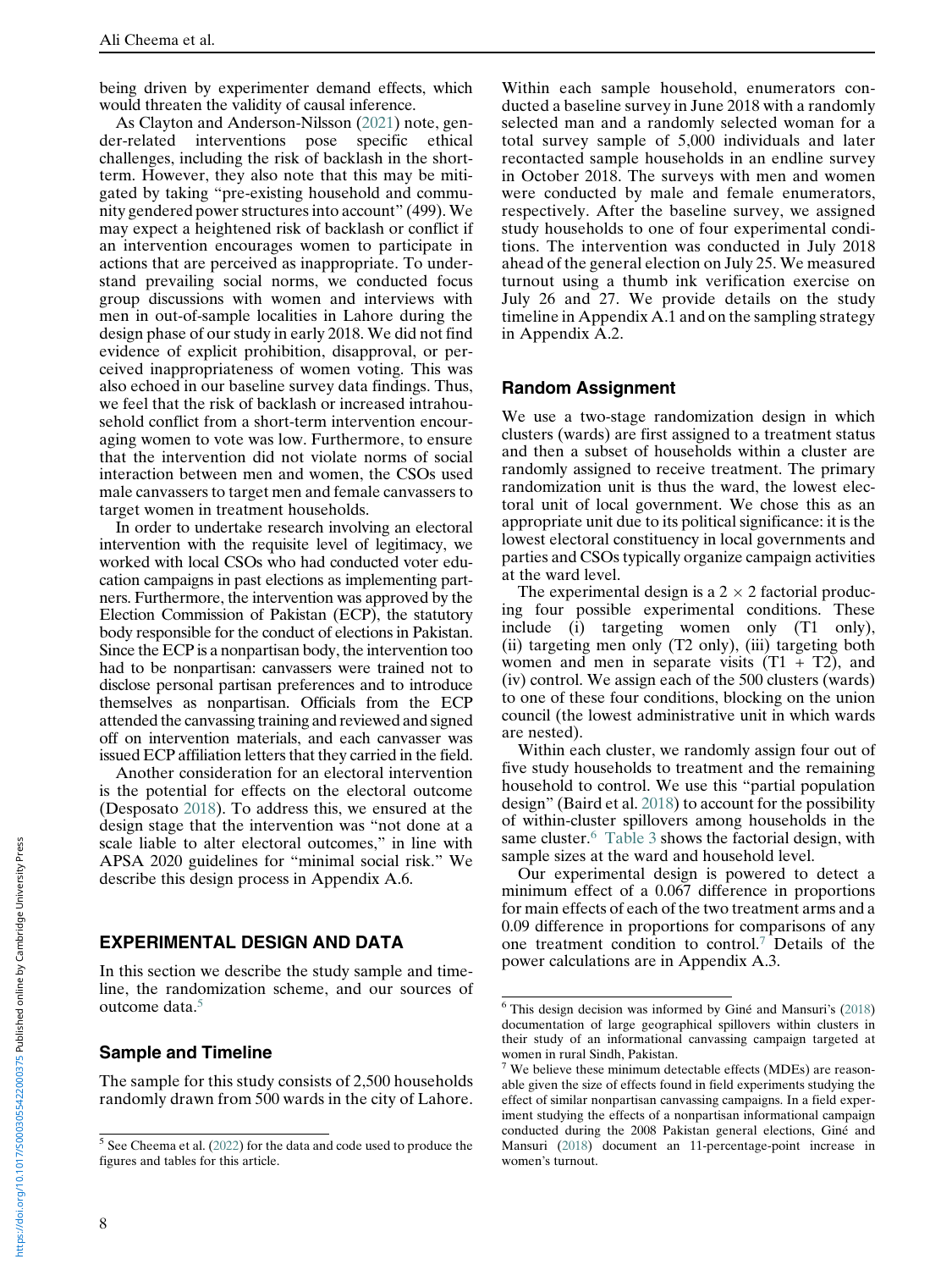| <b>TABLE 3. Randomization Scheme</b> |                                                                               |                                                                                   |  |  |
|--------------------------------------|-------------------------------------------------------------------------------|-----------------------------------------------------------------------------------|--|--|
|                                      | Women not canvassed                                                           | Women canvassed                                                                   |  |  |
| Men not canvassed                    | <b>CONTROL</b><br>Wards $= 125$<br>Treated HHs $= 0$<br>Untreated $HHs = 625$ | Т1<br>Wards $= 125$<br>Treated Households $=$ 500<br>Untreated $HHs = 125$        |  |  |
| Men canvassed                        | Т2<br>Wards $= 125$<br>Treated Households $=$ 500<br>Untreated $HHs = 125$    | $T1 + T2$<br>Wards $= 125$<br>Treated Households $=$ 500<br>Untreated $HHs = 125$ |  |  |

<span id="page-8-0"></span>

| TABLE 4.<br><b>Statistical Balance between Treatment and Control Groups</b> |                   |                   |                   |                   |                |                |                |
|-----------------------------------------------------------------------------|-------------------|-------------------|-------------------|-------------------|----------------|----------------|----------------|
|                                                                             | (1)               | (2)               | (3)               | (4)               |                | t test         |                |
|                                                                             | Control           | T1                | T <sub>2</sub>    | $T1 + T2$         |                | p              |                |
| Variable                                                                    | mean<br>(SE)      | mean<br>(SE)      | mean<br>(SE)      | mean<br>(SE)      | $(1) - (2)$    | $(1) - (3)$    | $(1) - (4)$    |
| Age (years)                                                                 | 40.050<br>(0.462) | 39.577<br>(0.455) | 40.681<br>(0.423) | 39.597<br>(0.457) | 0.153          | 0.310          | 0.149          |
| Adult men                                                                   | 2.634<br>(0.075)  | 2.565<br>(0.081)  | 2.597<br>(0.077)  | 2.814<br>(0.095)  | 0.406          | 0.842          | $0.022**$      |
| Adult women                                                                 | 2.269<br>(0.064)  | 2.224<br>(0.058)  | 2.182<br>(0.063)  | 2.285<br>(0.071)  | 0.154          | 0.104          | 0.818          |
| Married                                                                     | 0.781<br>(0.013)  | 0.765<br>(0.015)  | 0.766<br>(0.014)  | 0.783<br>(0.014)  | 0.281          | 0.315          | 0.973          |
| Employed                                                                    | 0.365<br>(0.014)  | 0.361<br>(0.015)  | 0.374<br>(0.014)  | 0.365<br>(0.014)  | 0.360          | 0.591          | 0.895          |
| Has cellphone                                                               | 0.800<br>(0.015)  | 0.810<br>(0.014)  | 0.792<br>(0.014)  | 0.810<br>(0.015)  | 0.517          | 0.126          | 0.591          |
| Has ID card                                                                 | 0.986<br>(0.004)  | 0.987<br>(0.003)  | 0.986<br>(0.004)  | 0.990<br>(0.003)  | 0.824          | 0.796          | 0.220          |
| Voted (2013)                                                                | 0.664<br>(0.014)  | 0.664<br>(0.015)  | 0.636<br>(0.014)  | 0.633<br>(0.015)  | 0.987          | $0.059*$       | 0.164          |
| Likely to vote                                                              | 0.831<br>(0.012)  | 0.817<br>(0.011)  | 0.829<br>(0.011)  | 0.840<br>(0.013)  | 0.628          | 0.859          | 0.449          |
| Incumbent party supporter                                                   | 0.574<br>(0.016)  | 0.593<br>(0.015)  | 0.559<br>(0.018)  | 0.585<br>(0.016)  | 0.510          | 0.308          | 0.638          |
| N<br><b>Clusters</b>                                                        | 1,249<br>125      | 1,250<br>125      | 1,250<br>125      | 1,250<br>125      |                |                |                |
| F of joint significance<br>F number of observations                         |                   |                   |                   |                   | 0.681<br>2,499 | 1.490<br>2,499 | 1.353<br>2,499 |

Note: The value displayed for t tests are the p-values for differences in means across groups. Standard errors are clustered at the ward level. Block (Union Council) fixed effects are included in all estimation regressions. All missing values in the balance variables are replaced with the group mean.  $p < 0.10$ ,  $\alpha p < 0.05$ ,  $\alpha p < 0.01$ .

[Table 4](#page-12-0) shows that randomization achieved balance on the primary variables. We report the means and standard errors for 10 variables (measured at baseline) in each experimental condition. We also report the  $p$  values from  $t$  tests of the difference in means between the control and each of the three treatment conditions, and  $F$  statistics from tests of joint significance. We observe imbalance at the 10% level on 1 out of 30 tests, and at the 1% level on 1 test, which is roughly what would be expected by chance. We report the results on our main outcome of turnout that adjust for a set of household-level controls including these variables.

We account for the possibility that the baseline survey, which asks questions about past political participation, political preferences and attitudes, and the upcoming elections, could have served as a treatment in and of itself by raising the salience of the election. This may be of particular concern if women are systematically less likely to discuss politics (as our baseline data shows). To account for this, at the baseline stage, we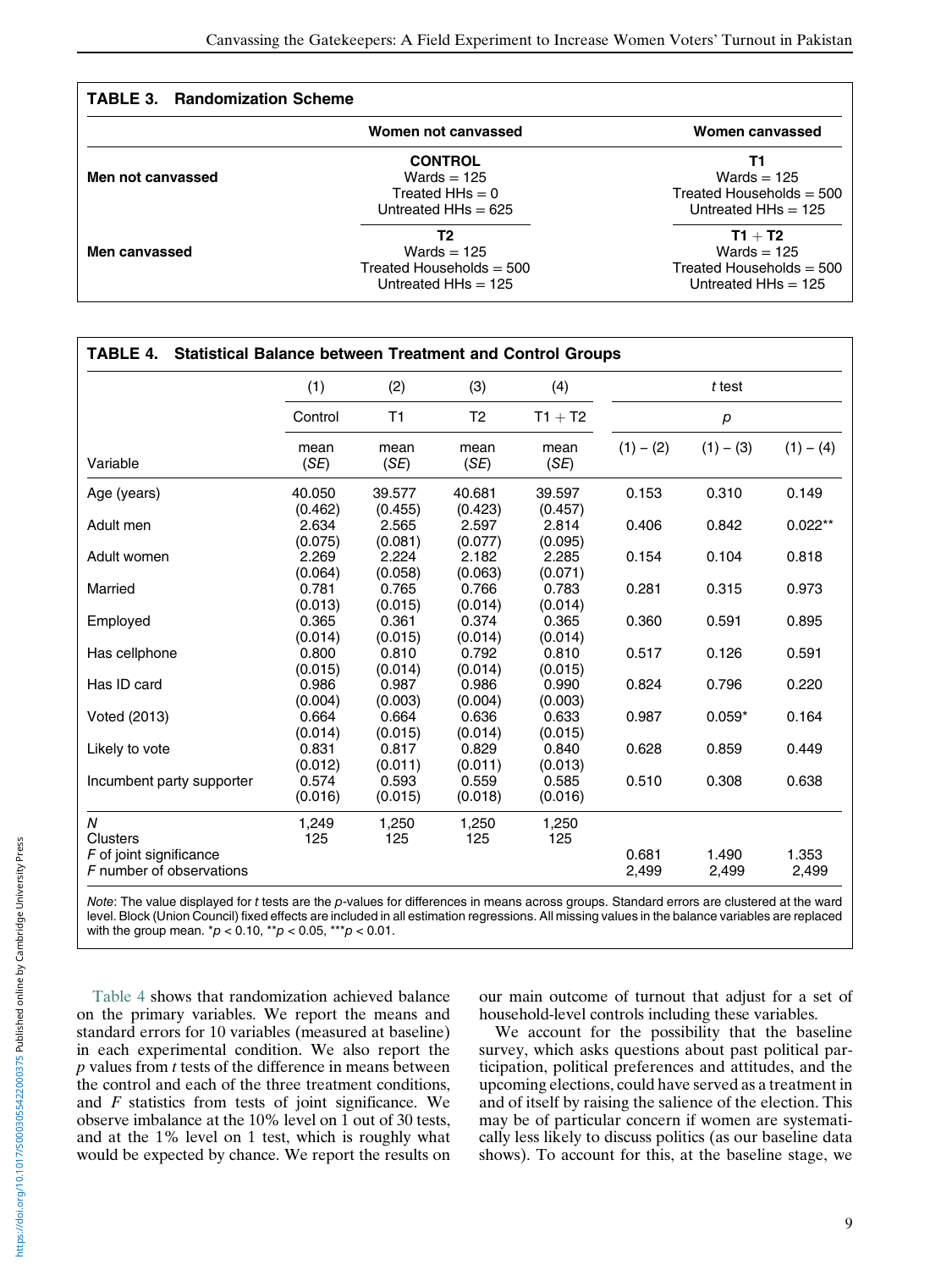randomized 20% of our sample into receiving a "nopolitics" survey that only collects demographic information. This allows us to assess the causal effect of answering political questions in a survey on turnout.

# Outcome Data

We draw on three sources of outcome data. First, we measure turnout using a thumb ink verification exercise conducted on July 26 and 27, 2018, starting the morning after election day. Second, we measure men's willingness to express support for women's role in democracy using a costly behavioral measure embedded in an endline survey conducted in October 2018. In the same endline survey, we measure self-reported outcomes related to political attitudes, knowledge, and behaviors.

## Turnout

Most GOTV studies conducted in the United States rely on publicly accessible voter records to verify turnout. Such administrative records are not available in our context. We measure turnout by leveraging an aspect of the electoral process: the marking of voters' thumbs with indelible ink by polling officers.<sup>8</sup> Measuring turnout by directly observing indelible ink on voters' thumbs requires considerable effort, not least because the ink is clearly visible during the first two to three days after being applied but begins to fade quickly after that. This is especially true for women who are responsible for washing clothes and dishes. We conducted a turnout verification exercise in which a team of 50 enumerators visited all 2,500 study households in the two days immediately following the election and visually verified turnout among household members by observing the indelible ink marks on voters' thumbs

Enumerators attempted to verify the turnout of both men and women in study households. However, because the verification exercise had to be conducted over only two days in order to reach study participants across 2,500 households before ink marks faded, only 1 verification visit per household was possible. Because women's turnout is our primary outcome of interest, enumerators visited households during daytime when women were most likely to be available to speak to them. This differed from the process of contacting households for the baseline and endline surveys, where the time constraint for completion was less strict and enumerators could make up to three visits, to accommodate men and women's different schedules. Because men in our sample are more likely to be employed, far fewer men per household could be reached to verify turnout than women. Therefore, we focus on women's turnout as our main outcome.

We define our primary outcome measure as the number of women in each household who voted (as verified by thumb ink marks) as a proportion of the total number of women in the household who have an identity card and are therefore eligible to vote. We are able to verify women's turnout in 86% of our

sample households. With this measure, we overcome the challenge of measuring turnout reliably using selfreported measures of voting, which are notoriously prone to overreporting (Adida et al. [2019;](#page-18-27) Dahlgaard et al. [2019\)](#page-18-17). Although researchers have explored methods to decrease overreporting in a survey (e.g., Morin-Chassé et al. [2017](#page-19-30)), in our case the intervention itself could affect individuals' desire to report that they voted, making self-reported measures particularly unreliable.

## Men's Lasting Support for Women's Participation

We use a behavioral measure to ascertain whether the intervention increased men's willingness to support women's political participation. At the end of our follow-up survey in October 2018, in which we were able to recontact 97% of the original study households, the enumerators asked male respondents whether they would like to place a sticker on the entryway to their residence. Half of the male respondents in each treatment condition were randomly assigned to being offered a sticker with a message of generic support for democracy, whereas the other half were randomized to being offered a sticker with a message of support for women's role in democracy. The Urdu text on the generic support sticker translates to "Strong Democracy, Strong Pakistan," printed twice on the sticker. The women's support sticker includes the above message once, with the second iteration replaced by "Democracy is incomplete without the inclusion of women." Images of the stickers are reproduced in Appendix B.1. Assignment to sticker type was crossrandomized across treatment groups as shown in [Figure 1](#page-10-0). If the respondent accepted the sticker, the enumerator placed it on the entryway to the respondent's residence immediately.

Because urban Lahore is extremely dense<sup>[9](#page-9-1)</sup> and residence entryways open directly on to streets, a sticker posted on an entryway is visible to many pedestrians including neighbors. Furthermore, stickers placed on entryways, similar to lawn signs in the United States context, are a common way to indicate support for parties or candidates. Therefore, we interpret a respondent's decision to accept a sticker as a costly measure of their willingness to express support.

Randomizing the choice of sticker offered allows us to isolate men's endorsement of the sticker message as the reason behind any differences in take-up of the two stickers in a relatively unobtrusive way. Differences in the relative take-up of the stickers between the control and treatment conditions can be interpreted as the causal effect of treatment on men's willingness to publicly express support for women's role in democracy. In using an experimental outcome measure, we follow a tradition within experimental economics and political science of using randomized choices (including recently

<span id="page-9-1"></span><span id="page-9-0"></span> $8$  For a detailed discussion of the practice, see Ferree et al. [\(2020](#page-18-28)).

<sup>9</sup> Lahore's overall population density was 16,000 per square mile in 2017 and higher in our sampled areas, which exclude low-density, semirural, and elite neighborhoods.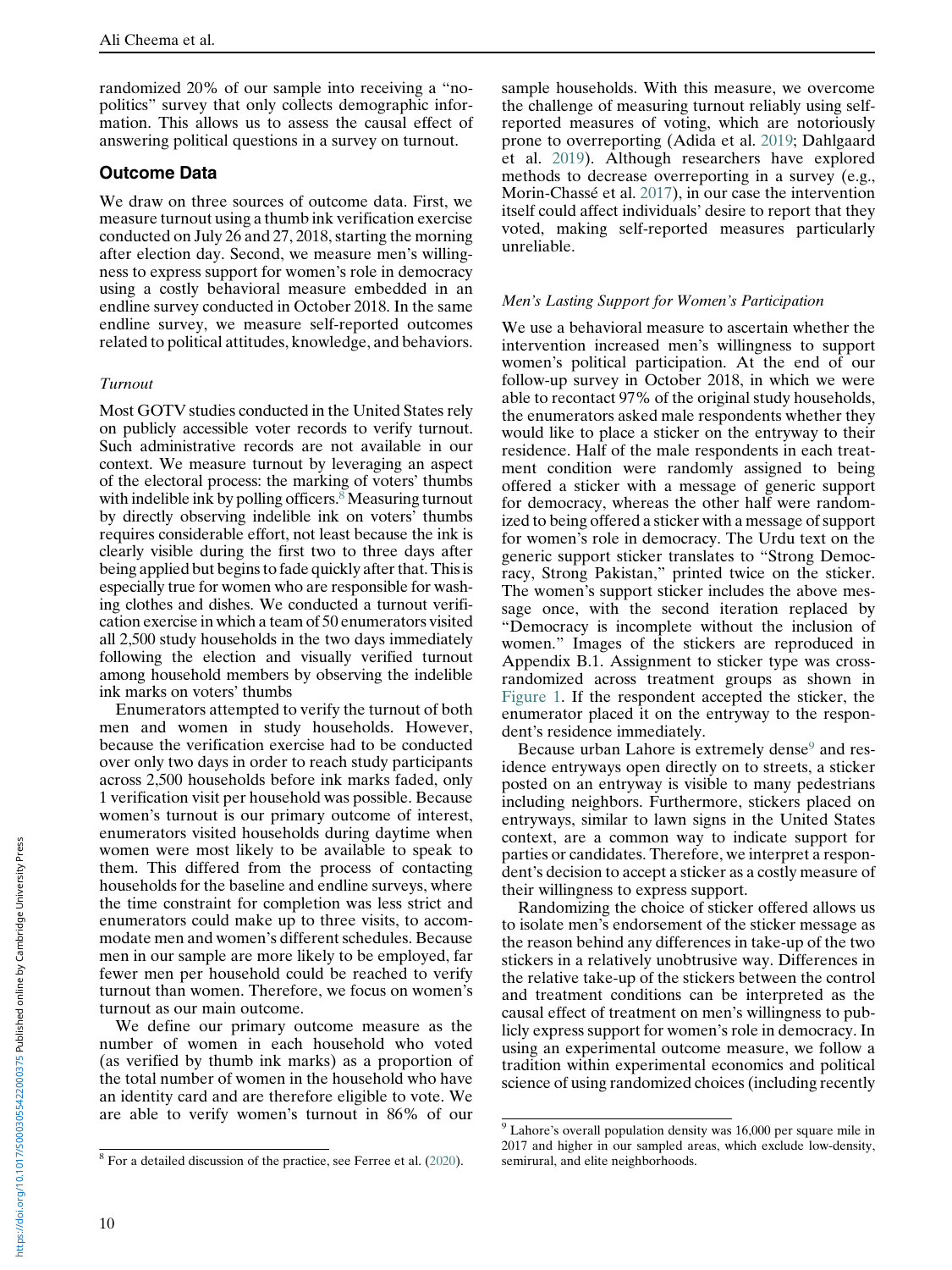<span id="page-10-0"></span>

Bursztyn et al. [2020\)](#page-18-6) when offering a full set of options would confound interpretation.

### Self-Reported Survey Data

We collect endline data from our 2,500 study households to measure effects on self-reported attitudes and behavior. We conducted this survey in October 2018 and were able to reach 97% of the original study households from baseline. We use this survey to investigate whether the intervention had lasting effects on knowledge, attitudes, and self-reported behavior relevant to political participation. We thematically group survey questions into six indices: (i) political knowledge, (ii) interest in politics, (iii) self-efficacy, (iv) attitudes toward men imposing restrictions on women's voting, (v) election day help from men, and (vi) political discussion between household members. The supplementary materials include the text of the survey questions that were used to construct these indices.

# RESULTS

# Compliance and Recall

We measure compliance with treatment using information recorded by canvassers in a checklist for each treatment household. A household is considered a complier if the canvasser could successfully deliver the intervention within three attempts. If the canvasser was unable to deliver the intervention after the third attempt at contact, we consider the household to be a noncomplier. Households that were assigned to  $T1 +$ T2 (2 separate visits targeted at women and men, respectively) are considered compliers if both visits could be successfully conducted within three attempts. Compliance rates are 96.6% in T1 only, 96.4% in T2 only, and 94.8% in  $T1 + T2$ . The rate is slightly lower in  $T1 + T2$  due to the higher bar for compliance (completion of two successful visits targeted at women and men, respectively). As a manipulation check, in the follow-up survey we ask study participants whether they recall the canvassing visit. Recall of the canvassing visit is overall low (at most 25% among respondents from targeted households), but it is significantly higher in all treatment conditions relative to the control ([Figure 2](#page-11-0)). Low recall may be due to the two-month gap between the intervention and the endline survey or because the intervention happened during a time of general high volume of campaign activities in the leadup to the election. Overall, 13%–14% of respondents in the control condition recall receiving a visit, which may be due to exposure to informational campaigns being conducted by the Pakistan Election Commission during this period.

We also find that men in households assigned to receive a visit targeted only to women (T1 only) are as likely as the targeted women to recall the visit. However, women in households assigned to receive a visit targeted only to men (T2 only) are no more likely than women in the control group to recall the visit. This gender disparity in recall is consistent with canvassers' field experiences: male canvassers reported that they would often speak with men outside the home and were not invited inside; conversely female canvassers were usually invited inside the home to speak with women. This explains why women who may have been inside the home may not recall visits by male canvassers in the T2 condition. It also underscores the gendered challenges associated with voter mobilization in Pakistan and the need to use female canvassers to interact directly with women in this study.

# Women's Turnout

Does the intervention achieve its intended goal of increasing women's participation as voters in the 2018 election?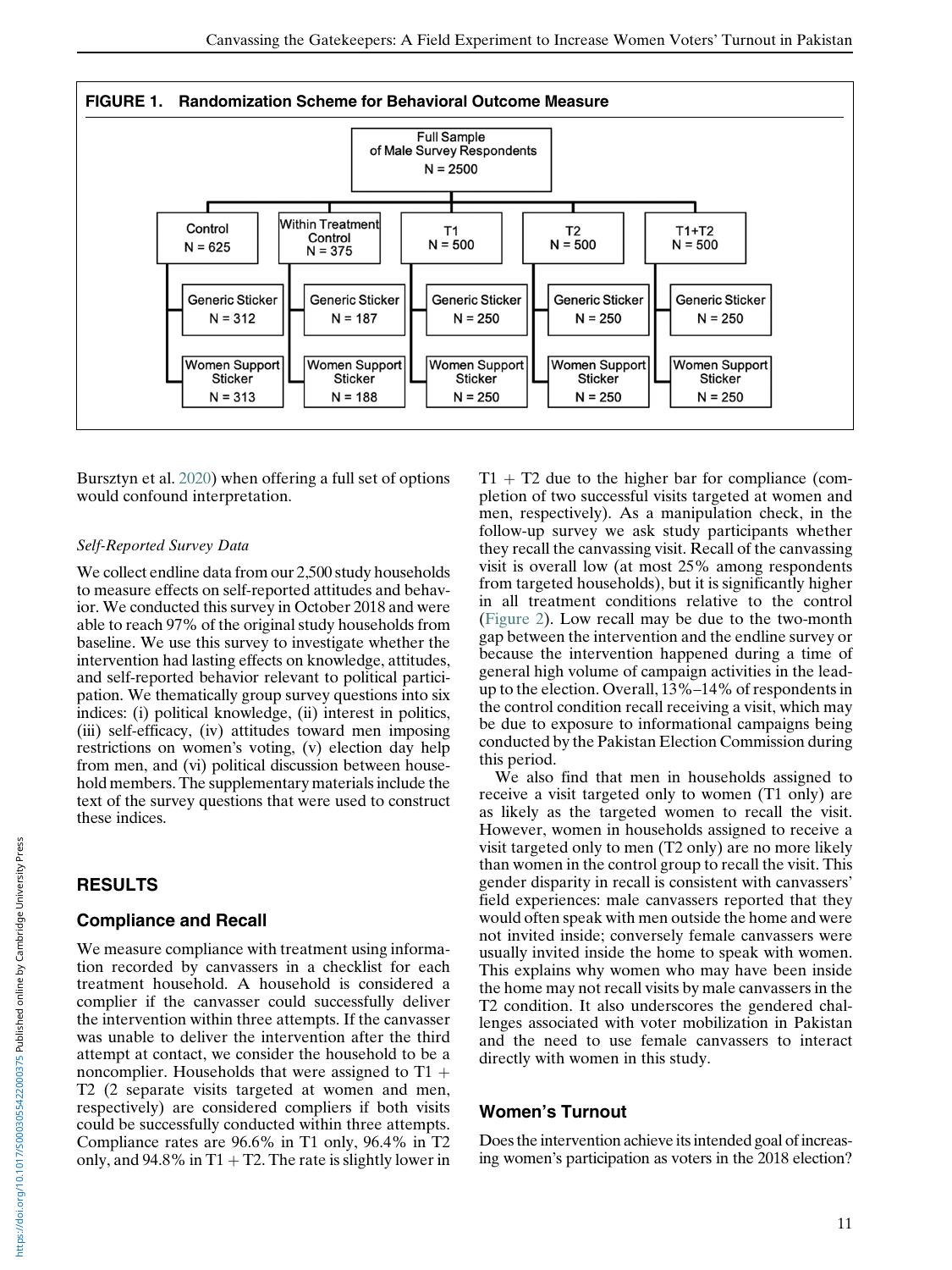<span id="page-11-0"></span>

We test this by estimating the household-level intent-totreat (ITT) effect of being randomly assigned to receive each type of canvassing visit: targeted only at women (T1 only), targeted only at men (T2 only), or both visits  $(T1 + T2)$  on the proportion of women who turnout to vote in each household. Additionally, leveraging our fullfactorial design, we measure the overall effects of canvassing visits targeted at women (T1) or men (T2) and the interactive effect of these factors.

### Effects of Canvassing Only Women, Only Men, and Both

In [Table 5](#page-12-0), column 1, we estimate the ITT effect of canvassing visits targeted at just women, just men, and both men and women by comparing households in each treatment category to households in the control condition.

$$
Y_i = \beta_1 T1Only_i + \beta_2 T2Only_i + \beta_3 (T1 + T2)_i \qquad (1)
$$

$$
+ \beta_4 Within_i + \delta_i + \gamma_s,
$$

where  $T1Only_i$ ,  $T1Only_i$  and  $(T1 + T2)_i$  are indicators for whether the household  $i$  received only a canvassing visit targeted at women, only a visit targeted at men, or both types of visits. Within is an indicator for whether household i was a control household within a treatment cluster, δi controls for cross-randomized individual-level treatments,<sup>[10](#page-11-1)</sup> and  $\gamma_s$  are block (union council) fixed effects.  $Y_i$  denotes the proportion of women who turn out at the household level, measured by

verified thumb ink impressions as described in the previous section. Standard errors are clustered at the ward level, which is the level of randomization.

#### Effect of Canvassing Women or Men

In [Table 5,](#page-12-0) columns 2 and 3, we estimate the ITT effect of canvassing visits targeted at women or men, respectively, by pooling together households that were assigned to receive a canvassing visit targeted at women (men) only or men and women both and comparing them to the households in the control condition or households assigned to receive a canvassing visit targeted only at men (women).

$$
Y_i = \beta_1 Treatment_i + \beta_2 Within_i + \delta_i + \gamma_s,
$$
 (2)

where  $Treatment<sub>i</sub>$  is an indicator for whether the household i received a canvassing visit targeted at women (men).

#### Interaction Effect

In [Table 5](#page-12-0), column 4, we estimate the ITT interaction effect of the two factors in our design using the following specification:

$$
Y_i = \beta_1 T 1_i + \beta_2 T 2_i + \beta_3 (T 1 * T 2)_i + \beta_4 \text{Within}_i + \delta_i + \gamma_s,
$$
\n(3)

where  $(T1^*T2)_i$  is an indicator for the interaction between T1 and T2.

Testing the effects of the three treatment types separately using specification 1 (column 1, [Table 5,](#page-12-0) and

<span id="page-11-1"></span><sup>&</sup>lt;sup>10</sup> These treatments, which focus on common knowledge and privacy, are not the subject of this paper.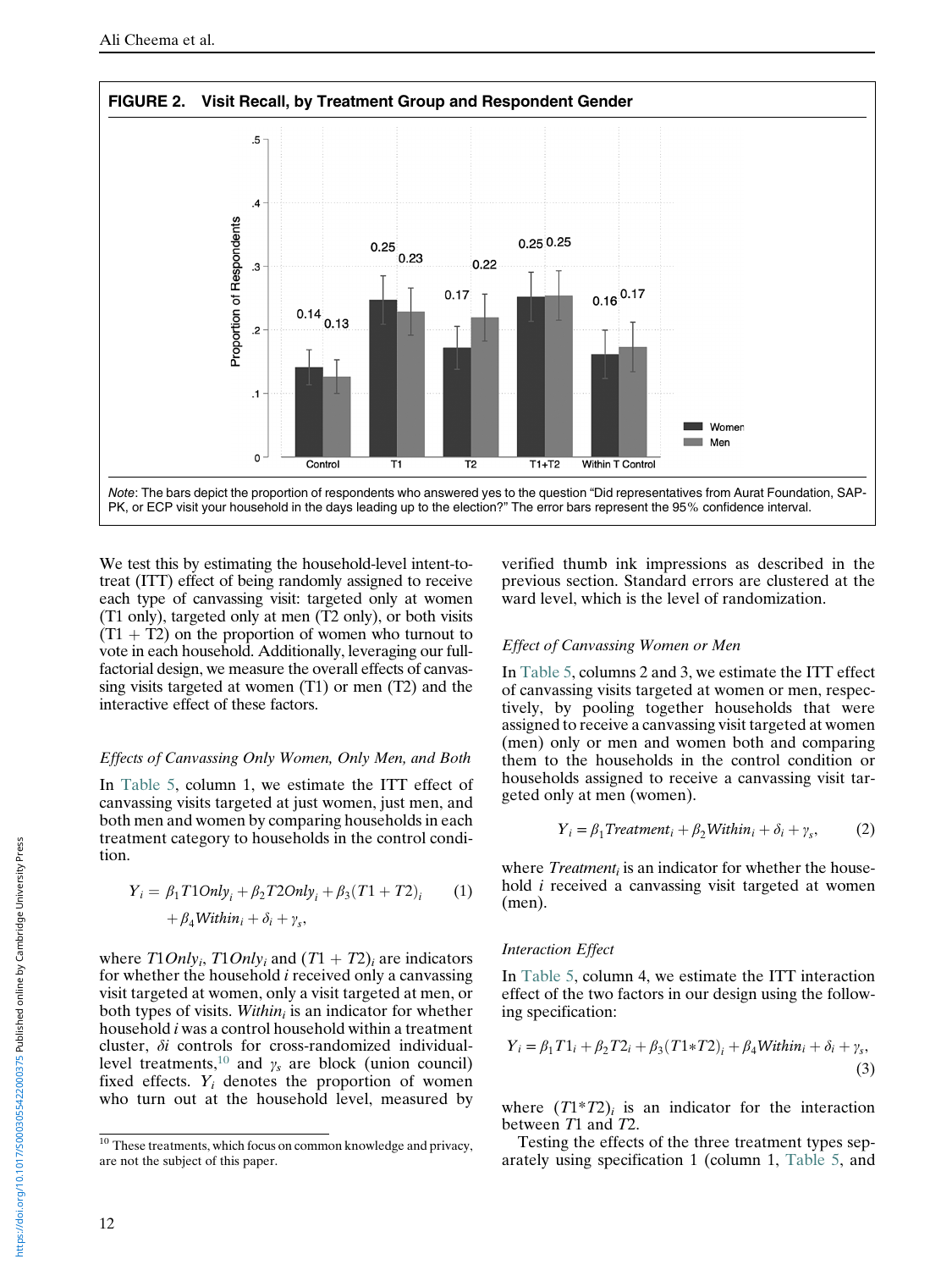## <span id="page-12-0"></span>TABLE 5. Results: Women's Turnout (ITT)

|                                                              | Women's turnout       |                       |                       |                       |
|--------------------------------------------------------------|-----------------------|-----------------------|-----------------------|-----------------------|
|                                                              | (1)                   | (2)                   | (3)                   | (4)                   |
|                                                              | <b>HH</b> proportion  | <b>HH</b> proportion  | <b>HH</b> proportion  | <b>HH</b> proportion  |
| T1 only: women canvassed                                     | 0.012<br>(0.028)      |                       |                       |                       |
| T2 only: men canvassed                                       | $0.054*$<br>(0.031)   |                       |                       |                       |
| $T1 + T2$ : women and men both                               | $0.080**$<br>(0.032)  |                       |                       |                       |
| T1: Women canvassed                                          |                       | 0.018<br>(0.020)      |                       | 0.012<br>(0.028)      |
| T <sub>2</sub> : Men canvassed                               |                       |                       | $0.061**$<br>(0.024)  | $0.054*$<br>(0.031)   |
| $T1 * T2$                                                    |                       |                       |                       | 0.015<br>(0.039)      |
| Within-T control                                             | 0.022<br>(0.028)      | 0.009<br>(0.026)      | 0.018<br>(0.026)      | 0.022<br>(0.028)      |
| Constant                                                     | $0.562***$<br>(0.017) | $0.575***$<br>(0.014) | $0.567***$<br>(0.014) | $0.562***$<br>(0.017) |
| $R^2$                                                        | 0.153                 | 0.150                 | 0.153                 | 0.153                 |
| $\boldsymbol{N}$                                             | 2,149                 | 2,149                 | 2,149                 | 2,149                 |
| p value: T1 only = T2 only                                   | 0.174                 |                       |                       |                       |
| p value: T1 only = $T1 + T2$<br>p value: T2 only = $T1 + T2$ | 0.029<br>0.332        |                       |                       |                       |

Note: All specifications show the results using ordinary least squares estimation, including block (Union Council) fixed effects and control for individual-level randomizations. Standard errors in parentheses are clustered at the ward level. The outcome variable is women's turnout at the household level i.e. the number of women who voted (as verified by thumb ink marks) as a proportion of women who have an identity card and are therefore eligible to vote. This table shows unadjusted results. The results from models that include a set of householdlevel baseline controls are reported in Appendix D.1. \* $p < 0.10$ , \*\* $p < 0.05$ , \*\*\* $p < 0.01$ .

[Figure 3](#page-13-0)), we find no evidence of effects on women's turnout in households where only women were canvassed (T1 only). We find that canvassing only men (T2 only) and canvassing both men and women  $(T1 +$ T2) increases women's turnout. In households where just men were targeted with a canvassing visit, the proportion of women turning out increases by 5.4 percentage points (significant at the 10% level). In households that receive two canvassing visits—one targeted at women  $(T1)$  and one at men  $(T2)$ —the proportion of women turning out increases by 8.0 percentage points (significant at the 5% level). The overall effect of canvassing women on women's turnout is insignificant (column 2); however, the overall effect of canvassing men has a positive effect on women's turnout, increasing the proportion of women turning out by 6.1 percentage points (significant at the 5% level) as shown in column 3, [Table 5](#page-12-0).

The interaction term in column 4 is positive but insignificant. This is because although the additional positive effect of canvassing men beyond canvassing women  $(T1 + T2 \text{ vs. } T1)$  is significant at the 5% level  $(p = 0.03)$ , the additional effect of canvassing women beyond canvassing men  $(T1 + T2 \text{ vs. } T2)$  is not significant ( $p = 0.33$ ).

Across specifications, we do not observe any effects on individuals in control households within treatment wards, suggesting that there are no discernible spillover effects of the treatments on nearby households. We also test whether these spillovers differ for withintreatment control households in each of the three treatment conditions and do not find evidence of such differences (Appendix D.3).

Taken together, the results suggest that targeting women with a canvassing campaign is insufficient to increase women's turnout. On the other hand, we find strong evidence that canvassing men is necessary to improve the turnout of women in their households, in line with our expectations for effecting change in situations where male gatekeeping is a constraint. Although we see the largest positive effects on women's turnout in the condition where both men and women are targeted with the intervention, we cannot reject the equivalence of T2 only (canvassing just men) and  $T1 +$ T2 (canvassing both men and women) from our data.

# Robustness and Additional Analysis

Because we could not reach some of our original study households in the turnout verification exercise, we address possible threats to inference from attrition. Regressing an indicator for attrition on indicators for the three treatment conditions and testing for the difference of coefficients in this model, we find no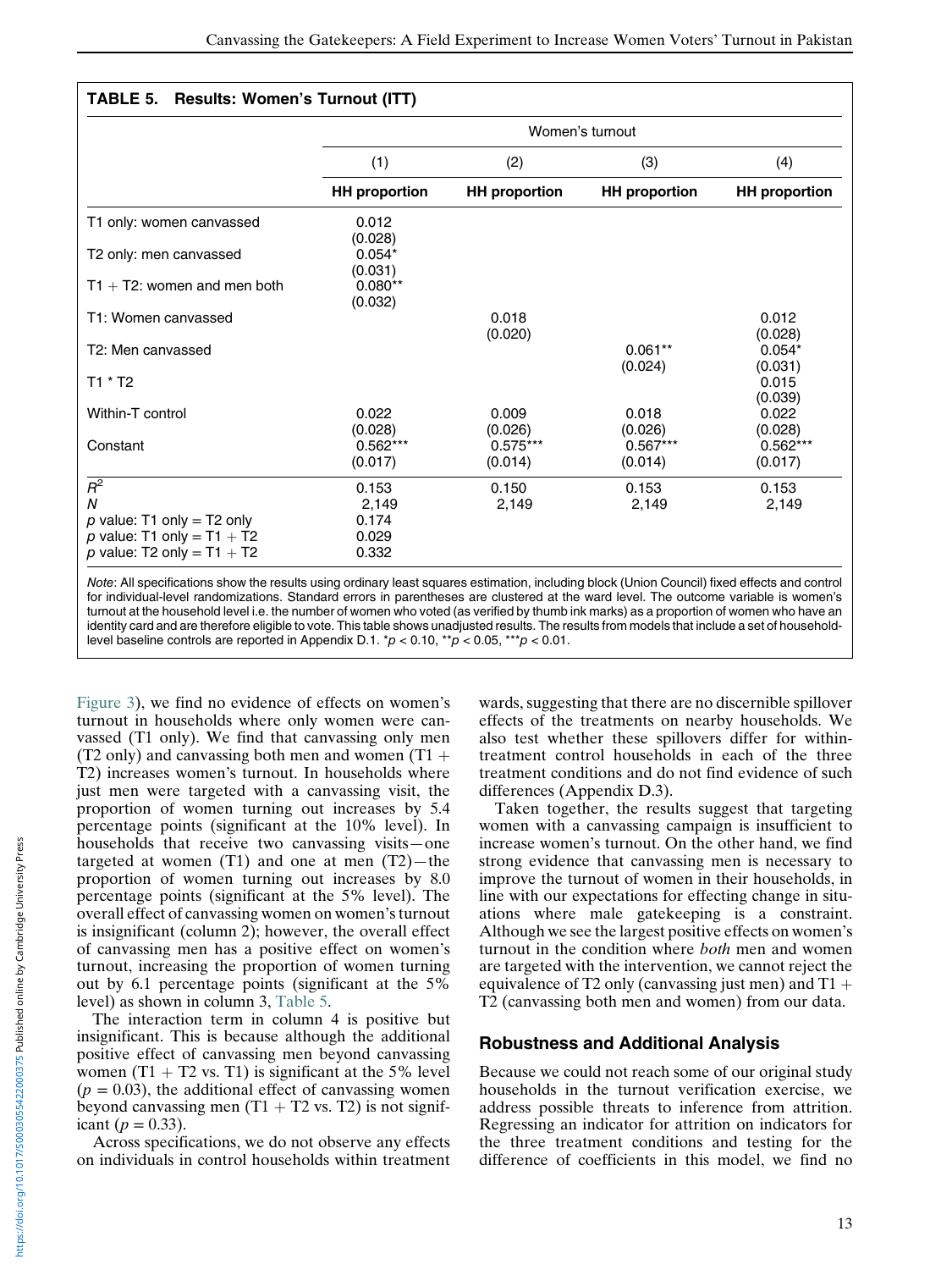<span id="page-13-0"></span>

evidence of differential attrition between treatment and control or between different treatment conditions (Appendix Table D.6). Nevertheless, we estimate Lee trimming bounds on the treatment effects in Appendix Table D.7 (Lee [2009\)](#page-19-12). The upper and lower bounds of the treatment effects for T2 and  $T1 + T2$  are minimally different in magnitude and remain statistically signifi-cant in both cases.<sup>[11](#page-13-1)</sup> Thus, we conclude that it is unlikely that our main results are biased by attrition.

In addition to the ITT effects on women's turnout, we also estimate the complier average causal effects (CACE; Appendix D.4). We record high rates of compliance and do not observe any substantive differences in the size of coefficients.

We also account for the possibility that discussing politics in the baseline survey could have served as a treatment in and of itself. We estimate our preferred specification including an indicator for whether a respondent was randomly assigned to answer a version of the baseline survey that included political content. We do not find any evidence that answering questions about politics at baseline affects women's turnout (Appendix D.6).

We address the possibility that the effects of canvassing both men and women could be driven by the fact that a larger number of household members are canvassed in this treatment condition (Appendix D.7). We test for heterogeneity in each treatment category by the level of treatment "dosage" (measured as the number of individuals canvassed according to canvasser checklists). We find no effects of treating additional household members on turnout within any of the treatment conditions. This suggests that the effects of the  $T1 + T2$ treatment are not driven by the larger number of individuals canvassed in this condition.

## Men's Lasting Support for Women's Participation

Does the intervention make men more willing to take actions in support of women's participation two months after the election? Our theory of male gatekeeping suggests that men's support is an important outcome of interest. We use a behavioral measure of such support by assessing the willingness of men in each experimental condition to accept a sticker with a message supporting women's role in democracy (relative to a generic sticker supporting democracy).

In order to estimate the effect of treatment on men's expression of support, we use a set of difference-indifference estimates comparing the relative take-up of the two stickers in each of the three experimental conditions to the relative take-up in the control

<span id="page-13-1"></span> $11$  Note that these bounds rely on an assumption of monotonicity. Although this is hard to test for, we prefer Lee bounds to the assumption-free alternative of Manski bounds, which would be too wide to be informative.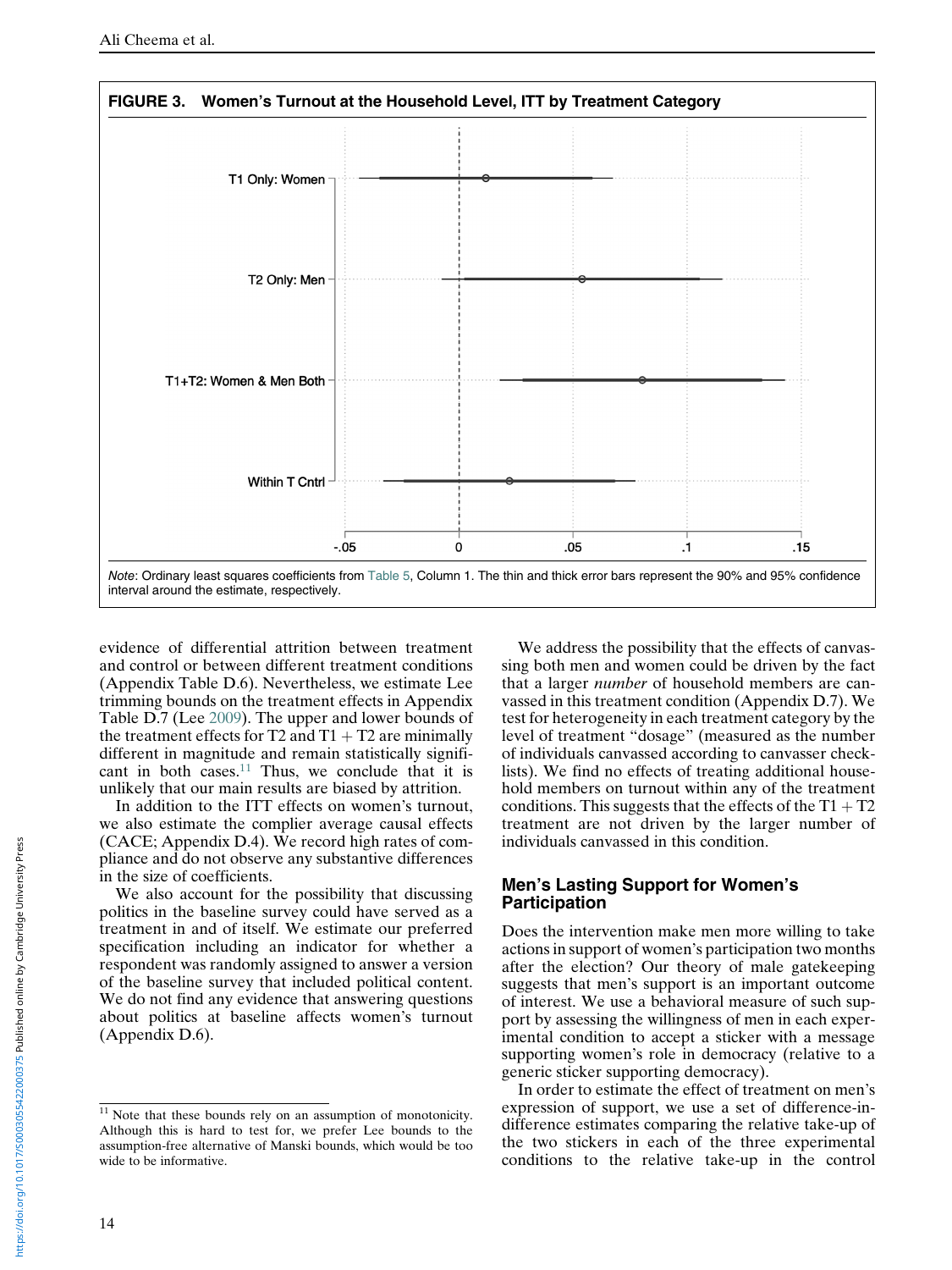<span id="page-14-0"></span>

| TABLE 6. Results: Men's Support for Women's Role in Democracy |                                  |       |                                      |       |
|---------------------------------------------------------------|----------------------------------|-------|--------------------------------------|-------|
|                                                               | (1)                              | (2)   | (3)                                  | (4)   |
|                                                               | Difference in<br>take-up<br>(SE) | р     | Difference-<br>in-difference<br>(SE) | р     |
| Control                                                       | $-0.041**$<br>(0.018)            | 0.024 |                                      |       |
| T1 only: Women canvassed                                      | $-0.048**$<br>(0.021)            | 0.024 | $-0.007$<br>(0.028)                  | 0.799 |
| T2 only: Men canvassed                                        | $-0.022$<br>(0.021)              | 0.299 | 0.019<br>(0.029)                     | 0.507 |
| $T1 + T2$ : Women and men both                                | 0.021<br>(0.017)                 | 0.215 | $0.062**$<br>(0.025)                 | 0.012 |

Note: This table shows the effects of the three treatment conditions on the relative take-up of the two stickers by men. Column 1 shows the point estimate of difference in take-up between the two stickers for each treatment group, with negative values indicating that the take-up of the sticker supporting women's role in democracy was lower than that of the generic sticker. Robust standard errors for this difference clustered at the ward level are shown in parentheses below. Column 2 shows the  $p$  values for the difference in take-up of the two stickers within each group. Column 3 shows the point estimate of the difference in this difference between each of the treatment groups and the control group. Robust standard errors for this difference-in-difference estimate clustered at the ward level are shown in parentheses below. Finally, column 4 shows the  $p$  values for the difference-in-difference estimates.

condition. [Table 6](#page-14-0) shows the difference in take-up between the two stickers within each treatment condition (columns 1 and 2), and the difference in this difference between each of the treatment conditions and control (columns 3 and 4).

We find that men in the control condition are 4.1 percentage points less likely to accept the sticker with a message of support for women's role in democracy than to accept the generic sticker. Men in T1 only are 4.8 percentage points less likely to accept the women's support sticker. This preference for the generic sticker in both the control and T1-only group is significant at the 5% level. As shown in [Table 6](#page-14-0) column 3, the difference in the relative take-up is not significantly different between the control condition and T1 or between the control condition and T2. Men in the  $T1 + T2$  condition, on the other hand, are 2.1 percentage points more likely to accept the women's support sticker. The difference in relative take-up of the two stickers between  $T1 + T2$ and the control is 6.2 percentage points with  $p = 0.012$ ([Table 6,](#page-14-0) columns 3 and 4).

Thus, there is strong evidence that canvassing both men and women had a lasting positive effect on men's willingness to take supportive action, an effect not seen when only men or only women are canvassed. Moreover, unlike results on turnout where the effects of canvassing both men and women are indistinguishable from canvassing just men, Appendix D.8 shows that the effect of  $T1 + T2$  on men's supportive behavior is significantly higher than the effect of T1 at the 1% level and T2 at the 10% level. We interpret this as suggestive evidence of additive effects of canvassing both men and women.

# Political Knowledge, Attitudes, and Behaviors

We use questions asked during an endline survey to investigate whether the canvassing intervention affected index measures of (i) political knowledge, (ii) interest in politics, (iii) self-efficacy, (iv) attitudes toward men imposing restrictions on women's voting, (v) election day help from men, and (vi) political discussion between household members. The results are shown in [Figure 4](#page-15-0). Appendix C.1 shows the corresponding regression table, and Appendix C.3 shows results on the individual components of index-based measures.

We find no evidence that canvassing—regardless of whether it is targeted at women, men, or both—has an effect on political knowledge, stated level of interest in politics, or sense of self-efficacy. We also do not find any effects on attitudes about the appropriateness of men restricting women's ability to vote under a set of different conditions. This is in line with our expectations that achieving attitudinal change on gender attitudes and norms in the short-term is difficult.

However, we do find effects of the canvassing treatment when it is targeted at both men and women on two types of self-reported behaviors. First, in households where the canvassing was targeted at both men and women, women are more likely to report that men provided help to them in voting on election day. The index measure of such help includes sharing household chores, organizing transport to the polling station, and waiting for women at the polling station. This is corroborated by men's responses: male respondents in these households are more likely to say that they personally took these actions. Second, women (men) in these households are about 6 (8) percentage points more likely to report that they discussed politics with other men (women) in their household. This indicates that there is more political discussion between men and women in households where both were canvassed. We do not see these effects in households where only women or only men were canvassed, adding to the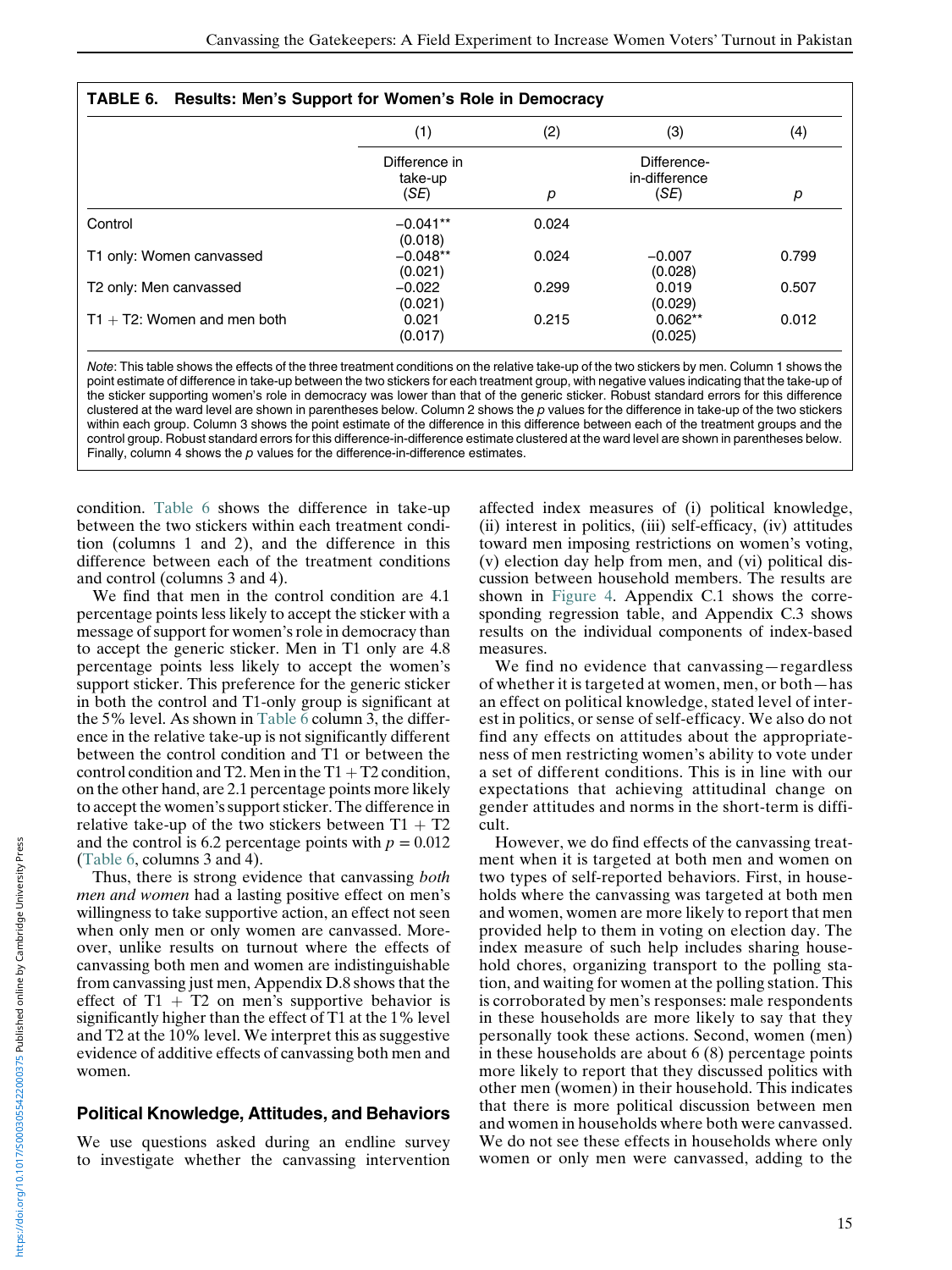<span id="page-15-0"></span>

evidence that canvassing both women and men has additive effects.[12](#page-15-1)

To account for multiple comparisons, we run our analysis pooling male and female respondents in the sample and report adjusted test statistics using the Bonferroni correction, the Benjamini–Hochberg procedure, and sharpened false discovery rate (FDR) q values (Anderson [2008](#page-18-16)). These results are reported in Appendix C.2. We find that the results on men's help on election day remain significant at the 10% level with all three approaches; the results on political discussion remain significant at the 10% level under the Benjamini–Hochberg correction procedure and the sharp-ened false discovery rate approach.<sup>[13](#page-15-2)</sup>

# Autonomous Participation

A strategy that relies on canvassing men may have pernicious implications for women's participation if it leads men to coerce women into voting a particular way. Do the improvements that are achieved in women's turnout through this intervention come at the cost of women's autonomy, defined as "the control women have over their own lives" (Jejeebhoy and Sathar [2001,](#page-19-31) 688)? We answer this question focusing on women's control over the voting decision.

Autonomy is challenging to measure; many empirical studies measure either its "proxies" or enabling conditions (Agarwala and Lynch [2006;](#page-18-19) Seymour and Peterman [2018\)](#page-20-0). We draw on the relative autonomy index developed by psychologists (Ryan and Deci [2000\)](#page-20-1), which assesses "to what extent the motivation behind actions is driven by an individual's own goals, or externally regulated through internalized social pressure or coercion" (Donald et al. [2020](#page-18-29), 204). The measure has been adopted in international development research and validated in various cultural contexts (Gram et al. [2017](#page-19-32); Vaz, Pratley, and Alkire [2016\)](#page-20-3). An adaptation involves presenting respondents with vignettes that correspond to different motivations for a particular action. We adapt these vignettes to voting as follows and ask respondents which vignette they most closely identify with[:14](#page-15-3)

<span id="page-15-1"></span> $12$  In the unadjusted analysis ([Figure 4\)](#page-15-0), we also observe a significant increase in self-reported levels of political interest among men in households where canvassing was targeted at both men and women. However, this effect is not robust to multiple comparisons corrections.

<span id="page-15-3"></span><span id="page-15-2"></span><sup>&</sup>lt;sup>13</sup> The Bonferroni correction assumes that all tests are independent of each other (Coppock [2015](#page-18-7)). This is especially conservative in our case because all outcomes are related to political participation.

<sup>&</sup>lt;sup>14</sup> We use culturally common female names with the goal to "increase the likelihood that respondents think of the vignette as describing someone like themselves" (King and Wand [2007](#page-19-11), 48). The order in which the hypothetical profiles are presented is randomized across respondents to avoid order-induced response bias.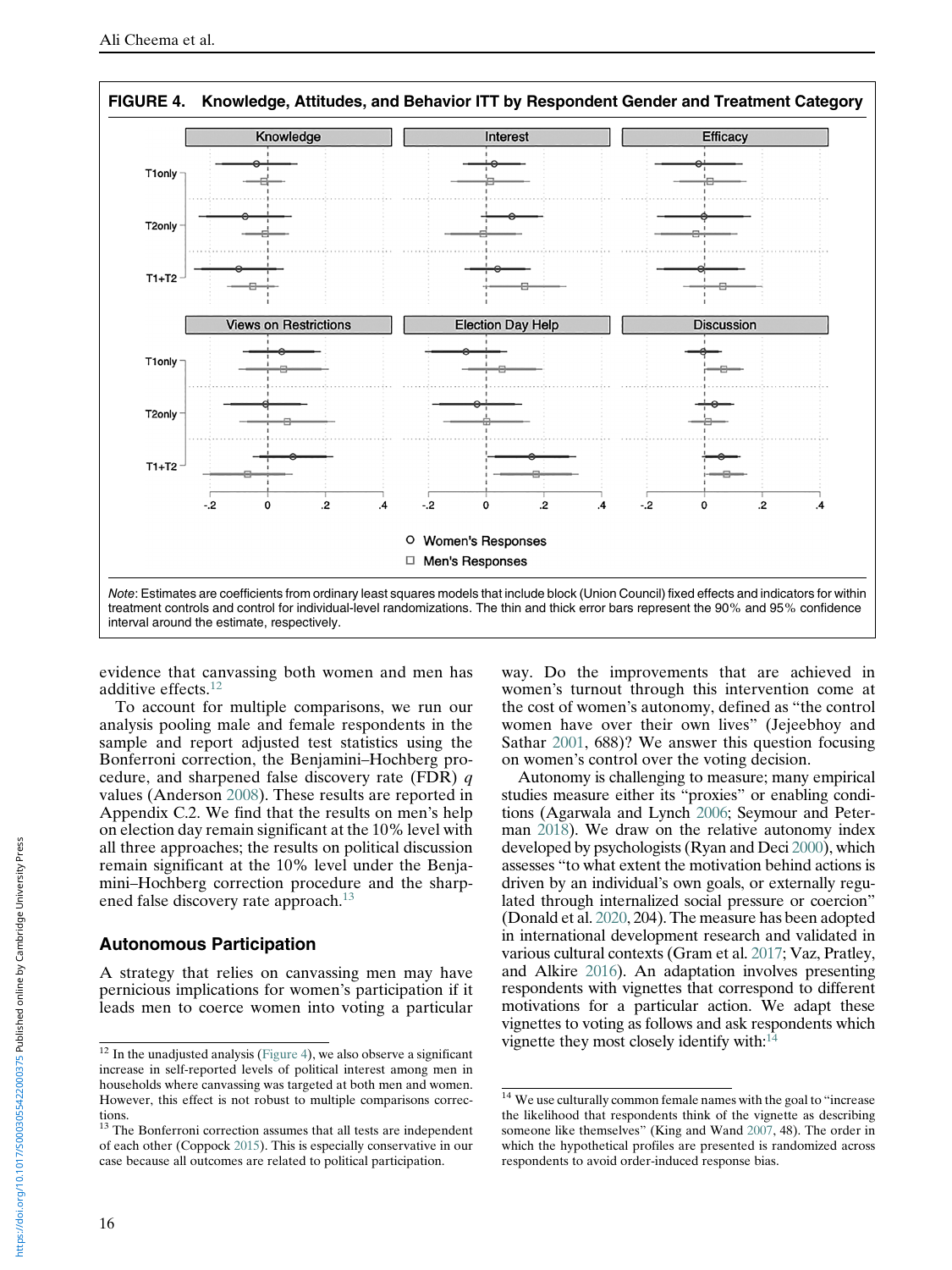- 1. Coercion: Asma supports a candidate because her spouse or another person or group in her community tells her this is the person to support. She does what they tell her and doesn't feel that she can do differently.
- 2. Social Pressure: Salma supports the candidate that most people in her family or community expect. No one tells her what to do, but she knows who others support and supports that person. She wants them to approve of her making the right decision.
- 3. Autonomy: Zakia supports the candidate she personally likes and thinks is going to perform well. If she changes her mind, she could support someone else.

Using a multinomial logit model regressing women's choice of vignette on treatment conditions, with "Autonomy" as the base choice, we do not find evidence of significant changes in women's self-identification with other vignettes under any treatment condition ([Table 7](#page-16-0)). However, the consistent direction away from identification with the "Autonomy" vignette under T1 does raise the possibility that encouraging women to participate in an action without changing the enabling environment could heighten their sense of lacking autonomy.

<span id="page-16-0"></span>

| TABLE 7. Results: Autonomy Vignettes, ITT<br><b>Survey Measure Among Women Respondents</b> |                                      |  |  |
|--------------------------------------------------------------------------------------------|--------------------------------------|--|--|
|                                                                                            | (1)                                  |  |  |
|                                                                                            | Vignette type<br>$(base = automous)$ |  |  |
| Coercion                                                                                   |                                      |  |  |
| T1 only                                                                                    | 0.313                                |  |  |
| T <sub>2</sub> only                                                                        | (0.212)<br>0.211<br>(0.228)          |  |  |
| $T1 + T2$                                                                                  | 0.033                                |  |  |
| Within-T control                                                                           | (0.222)<br>0.083<br>(0.195)          |  |  |
| Social pressure                                                                            |                                      |  |  |
| T1 only                                                                                    | 0.132<br>(0.220)                     |  |  |
| T <sub>2</sub> only                                                                        | $-0.079$                             |  |  |
| $T1 + T2$                                                                                  | (0.242)<br>0.082<br>(0.241)          |  |  |
| Within-T control                                                                           | 0.074<br>(0.206)                     |  |  |
| Pseudo $R^2$                                                                               | 0.002                                |  |  |
| N<br>Log likelihood                                                                        | 2,298<br>$-2,213$                    |  |  |

Note: Results from multinomial logit specification. Standard errors in parentheses are clustered at the ward level. Coefficients can be interpreted as the change in multinomial log odds of choosing a vignette relative to the base choice (autonomy vignette).  $p < 0.10$ ,  $p > 0.05$ ,  $p > 0.01$ .

# **DISCUSSION**

In patriarchal settings, gender gaps in political participation are often undergirded by deep intrahousehold inequalities that make women's participation contingent on male household members' attitudes and behavior. Our findings demonstrate the potential for short-term change in contexts of "classic patriarchy," without having to fundamentally alter the status quo of gender relations.

We expect our findings to generalize to contexts where women's ability to independently make and act on decisions about their economic, social, and political participation is limited and subject to gatekeeping by men in their households. Pakistan is one of several developing countries where adult women continue to require de facto permissions from male household members to take up jobs, vote, engage in public action, and continue with education and face restrictions on freedom of movement (Hanmer and Klugman [2016;](#page-19-21) Jayachandran [2015](#page-19-9)). Thus, the evidence of gains from a short-term intervention is promising and suggests optimism for broader applicability to other settings where gender gaps in participation persist alongside patriarchal norms.

Relevant scope conditions to consider are the form of participation and the nature of male gatekeeping. We expect short-term interventions to be effective for public actions not deemed inappropriate for women but which nevertheless register gender gaps in participation. These may include voting in similar contexts but also certain types of labour force participation, participation in neighbourhood associations, and maybe even secondary and higher education.

We would be cautious about the potential for shortterm interventions to change women's participation in actions prohibited or restricted under prevailing social norms, for instance standing for office. Here, longer term engagement to shift attitudes would be necessary. A caveat is that individuals may overestimate just how restrictive attitudes and norms toward women's participation truly are. Gulzar, Khan, and Sonnet ([2020](#page-19-33)) demonstrate that this is the case for beliefs around women's participation in the Khyber Pakhtunkhwa province of Pakistan. Such cases provide a window of opportunity: short informational interventions to correct misperceptions can be effective in achieving change. For instance, Bursztyn et al. [\(2020\)](#page-18-30) find positive effects of an informational intervention correcting men's beliefs about other men's actual levels of support for women's labor force participation in Saudi Arabia.

How do our findings comport with the existing literature? First, we believe our theoretical framework provides a useful way to understand the null and negative findings of interventions in other developing countries targeted primarily at women to improve their political participation (Gottlieb [2016](#page-19-2); Ichino and Nathan [2018\)](#page-19-8). However, Giné and Mansuri [\(2018](#page-19-7)) document positive effects of targeting women with an informational campaign in the 2008 election in Pakistan. Importantly, their study setting is rural Sindh, rather than an urban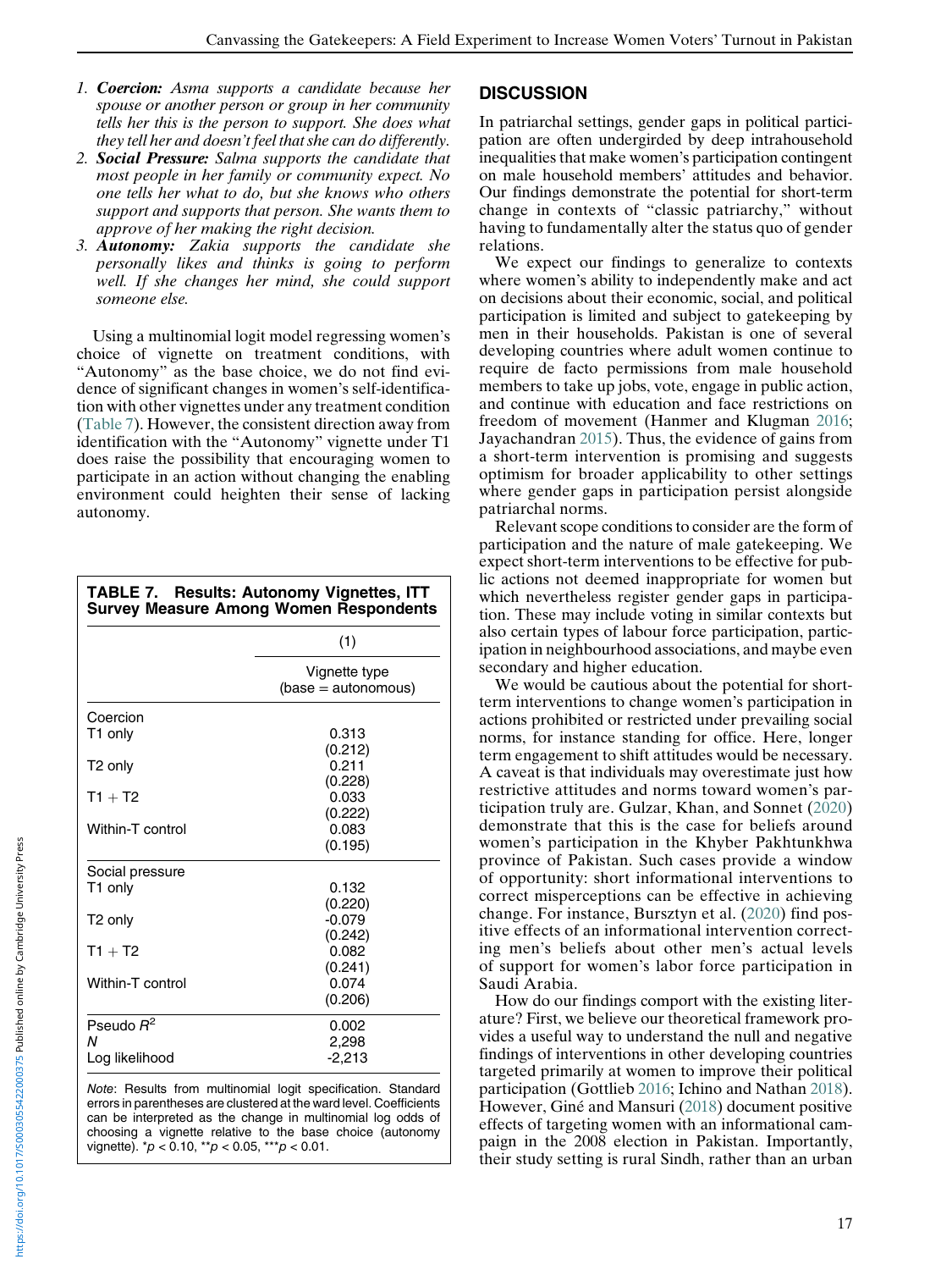metropolis. This is an important difference, with implications for the extent to which women depend on men to enable participation. Various scholars have documented that women in rural areas of Pakistan enjoy relative freedom of movement within their villages and that their mobility is constrained when crossing village boundaries (Cheema et al. [2020;](#page-18-31) Gazdar [2003;](#page-18-32) Jacoby and Mansuri [2015](#page-19-34); Mumtaz and Salway [2009](#page-19-8)). As polling stations in the Giné and Mansuri [\(2018](#page-19-7)) study tend to be located within village boundaries, women are less likely to depend on men to enable participation through sharing transport and accompaniment than the women in our urban setting.[15](#page-17-0) Moreover, the women in the Giné and Mansuri [\(2018](#page-19-7)) study had especially low resources—only 18% of the women in their sample have any formal schooling (compared with 54% of women having completed secondary schooling in our sample). This raises an important question for future research: might purely resource-based interventions targeted at women be effective when baseline levels of resources are especially low?

How does our intervention address the existing landscape of political mobilization in Pakistan and similar contexts? Political parties already tend to target male heads of households under an equilibrium of familycentered clientelism (Prillaman [2021](#page-19-1)). Moreover, they are limited in their ability to directly target women due to a largely male pool of party brokers (Goyal [2019;](#page-19-20) Liaqat [2020\)](#page-19-35). If, as we demonstrate, canvassing men works to improve women's turnout, why do gender gaps persist? A possible reason is that partisan messaging does not focus on women's participation regardless of its target. This differs from the messaging in our intervention, which explicitly centers on the importance of women's participation and encourages men to support it. Whether more gender-inclusive partisan messaging can improve women's turnout is a fruitful question for future inquiry.

Finally, our study shows how to achieve change in the short-term within a status quo that designates men as gatekeepers. However, as Moeller ([2019](#page-19-36)) writes, "we also need interventions to transform the patriarchal relations between men and women that enable these statistics to be true." We agree and would add that the findings of our study may be interpreted as a call for transformative change to the fundamentally unequal status quo that makes women's participation conditional on male gatekeepers in the first place.

# SUPPLEMENTARY MATERIALS

To view supplementary material for this article, please visit [http://doi.org/10.1017/S0003055422000375.](http://doi.org/10.1017/S0003055422000375)

#### <span id="page-17-0"></span><sup>15</sup> This is generally true for the location of polling stations in rural Pakistan: "electoral areas" in rural contexts are defined as villages or census blocks according to the 2017 Election Act of Pakistan.

# DATA AVAILABILITY STATEMENT

Research documentation and data that support the findings of this study are openly available at the American Political Science Review Dataverse: [https://doi.](https://doi.org/10.7910/DVN/OMPDH0) [org/10.7910/DVN/OMPDH0](https://doi.org/10.7910/DVN/OMPDH0).

## FUNDING STATEMENT

This research was conducted as part of the Action for Empowerment and Accountability (A4EA) Research Programme (PO 7239), funded by the UK Foreign, Commonwealth and Development Office (FCDO formerly DFID) based at the Institute of Development Studies, University of Sussex. We also acknowledge funding from the United States Institute of Peace (USIP) Pakistan Peace Fund.

## ACKNOWLEDGMENTS

We are indebted to Aurat Foundation and South Asia Partnership–Pakistan, in particular Mumtaz Mughal and Mohammad Tahseen, and a team of dedicated canvassers for conducting the intervention. We thank the Election Commision of Pakistan (Punjab), the National Commission on the Status of Women in Pakistan, the Action for Empowerment and Accountability (A4EA) Research Programme team, especially Jenny Edwards, at the Institute of Development Studies (University of Sussex), and Sajid Maruf Khan and Basma Masud at the Institute of Development and Economic Alternatives (IDEAS) for supporting this study. We thank Bilal Sami for producing the short film "Vote" for the intervention and the enumerator team at the IDEAS Survey Wing, led by Mohammad Malick and Ahsan Tariq for expert data collection. Ahsan Zia Farooqi, Anam Kuraishi, Wardah Wasim Mirza, Fatiq Nadeem, Deepika Padmanabhan, Shanze Fatima Rauf and Sherazam Tiwana provided excellent research assistance. For valuable feedback we are grateful to Sam Asher, Colin Anderson, Faisal Bari, Rachel Brule, Nikhar Gaikwad, John Gaventa, John Huber, Macartan Humphreys, Mala Htun, Torben Iversen, Anuradha Joshi, Ayesha Khan, Asim Ijaz Khwaja, Rabea Malik, Ghazala Mansuri, Khawar Mumtaz, Sohela Nazneen, Vincent Pons, Gautam Rao, and Dawn Teele, as well as participants at the NEWEPS, MIT Political Behavior of Development, SAIS-Carnegie South Asia Political Economy, PacDev, NYU CESS Experimental Political Science, APSA and MPSA conferences/workshops, and the following seminar audiences: the Lahore University of Management Sciences, IDS Sussex, London School of Economics, UC Berkeley, University of Michigan, University of Wisconsin-Madison, Boston University, Harvard University, and Yale University. Finally, we thank the APSR editorial team and four anonymous reviewers for their comments.

### CONFLICT OF INTEREST

The authors declare no ethical issues or conflicts of interest in this research.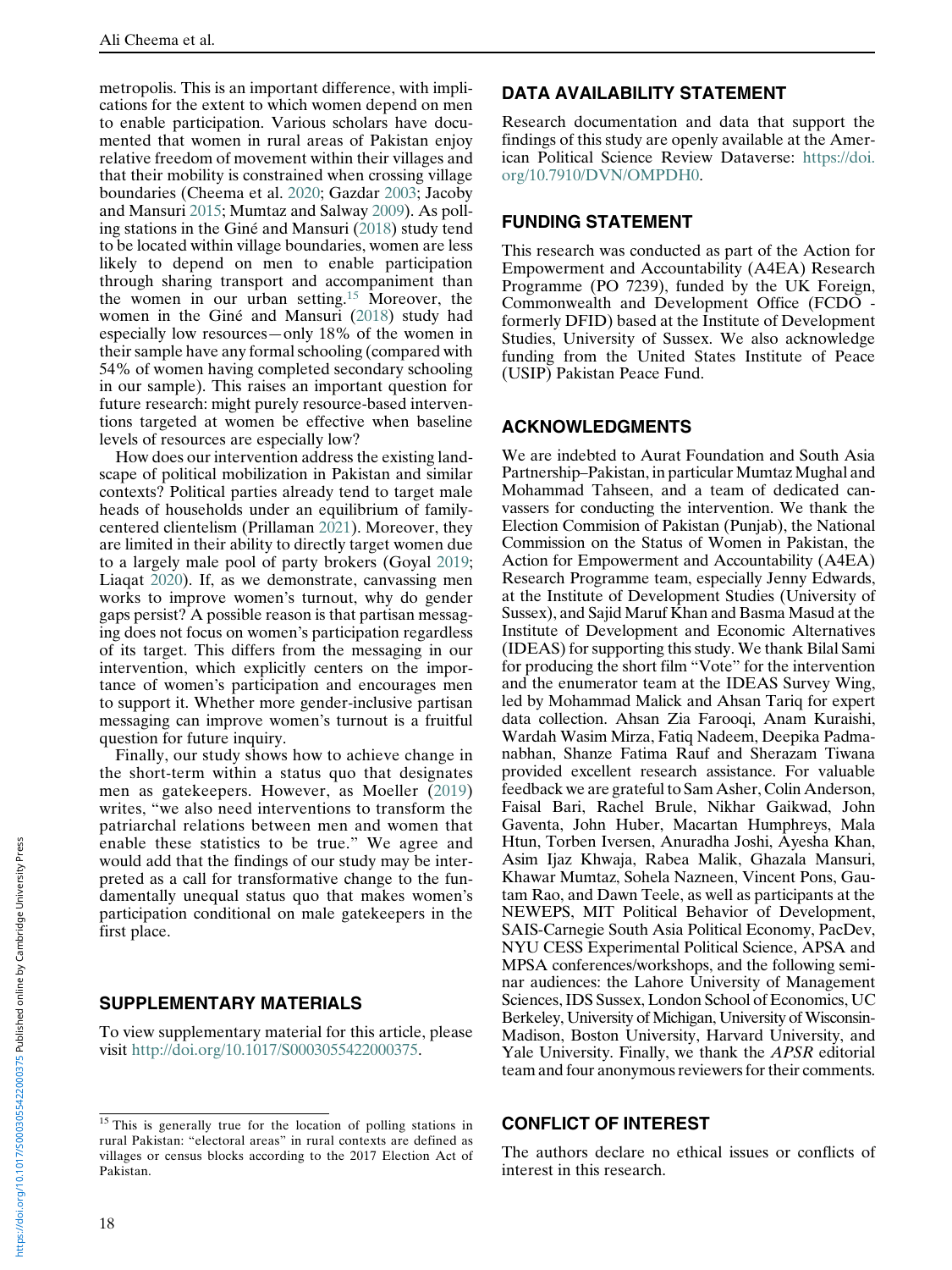## ETHICAL STANDARDS

<span id="page-18-3"></span><span id="page-18-2"></span>The authors declare the human subjects research in this article was reviewed and approved by the Harvard University IRB and Columbia University IRB and certificate numbers are provided in the supplementary materials. The authors affirm that this article adheres to APSA's Principles and Guidance on Human Subject Research.

# <span id="page-18-31"></span><span id="page-18-26"></span>**REFERENCES**

- <span id="page-18-27"></span>Adida, Claire, Jessica Gottlieb, Eric Kramon, and Gwyneth McClendon. 2019. "Response Bias in Survey Measures of Voter Behavior: Implications for Measurement and Inference." Journal of Experimental Political Science 6 (3): 192–98.
- <span id="page-18-22"></span><span id="page-18-10"></span>Agarwal, Bina. 1997. "'Bargaining' and Gender Relations: Within and beyond the Household." Feminist Economics 3 (1): 1–51.
- <span id="page-18-19"></span>Agarwala, Rina, and Scott M. Lynch. 2006. "Refining the Measurement of Women's Autonomy: an International Application of a Multi-Dimensional Construct." Social Forces 84 (4): 2077–98.
- <span id="page-18-16"></span>Anderson, Michael L. 2008. "Multiple Inference and Gender Differences in the Effects of Early Intervention: A Reevaluation of the Abecedarian, Perry Preschool, and Early Training Projects." Journal of the American Statistical Association 103 (484): 1481–95.
- <span id="page-18-23"></span><span id="page-18-15"></span>Atkeson, Lonna Rae, and Ronald B. Rapoport. 2003. "The More Things Change the More They Stay the Same: Examining Gender Differences in Political Attitude Expression, 1952–2000." Public Opinion Quarterly 67 (4): 495–521.
- <span id="page-18-25"></span>Baird, Sarah, J. Aislinn Bohren, Craig McIntosh, and Berk Özler. 2018. "Optimal Design of Experiments in the Presence of Interference." Review of Economics and Statistics 100 (5): 844–60.
- <span id="page-18-4"></span><span id="page-18-0"></span>Baxter, Sandra, and Marjorie Lansing. 1983. Women and Politics: The Visible Majority. Ann Arbor: University of Michigan Press.
- <span id="page-18-7"></span>Becker, Anke. 2019. "On the Economic Origins of Restrictions on Women's Sexuality." CESifo Working Paper. [http://](http://doi.org/10.2139/ssrn.3432818) [doi.org/10.2139/ssrn.3432818.](http://doi.org/10.2139/ssrn.3432818)
- <span id="page-18-14"></span><span id="page-18-11"></span>Bernhardt, Arielle, Erica Field, Rohini Pande, Natalia Rigol, Simone Schaner, and Charity Troyer-Moore. 2018. "Male Social Status and Women's Work." AEA Papers and Proceedings 108: 363–67.
- <span id="page-18-12"></span><span id="page-18-1"></span>Bhatti, Yosef, Edward Fieldhouse, and Kasper M. Hansen. 2018. "It's a Group Thing: How Voters Go to the Polls Together." Political Behavior 42 (1): 1–34.
- <span id="page-18-17"></span>Bleck, Jaimie, and Kristin Michelitch. 2018. "Is Women's Empowerment Associated with Political Knowledge and Opinions? Evidence from Rural Mali." World Development 106 (June): 299–323.
- <span id="page-18-24"></span><span id="page-18-20"></span>Borker, Girija. 2021. "Safety First: Perceived Risk of Street Harassment and Educational Choices of Women." World Bank Policy Research Working Paper; No. 9731.
- <span id="page-18-29"></span><span id="page-18-21"></span>Bowman, Cynthia Grant. 1993. "Street Harassment and the Informal Ghettoization of Women." Harvard Law Review 106 (3): 517–80.
- <span id="page-18-5"></span>Brady, Henry E., Sidney Verba, and Kay Lehman Schlozman. 1995. "Beyond SES: A Resource Model of Political Participation." American Political Science Review 89 (2): 271–94.
- <span id="page-18-28"></span><span id="page-18-9"></span>Brulé, Rachel E. 2020. Women, Power, and Property: The Paradox of Gender Equality Laws in India. Cambridge: Cambridge University Press.
- <span id="page-18-18"></span><span id="page-18-13"></span>Brulé, Rachel, and Nikhar Gaikwad. 2021."Culture, Capital, and the Political Economy Gender Gap: Evidence from Meghalaya's Matrilineal Tribes." The Journal of Politics 83 (3): 834–50.
- <span id="page-18-8"></span>Burns, Nancy, Kay Lehman Schlozman, and Sidney Verba. 2001. The Private Roots of Public Action. Cambridge, MA: Harvard University Press.
- <span id="page-18-6"></span>Bursztyn, Leonardo, Alessandra L. González, and David Yanagizawa-Drott. 2020. "Misperceived Social Norms: Women Working outside the Home in Saudi Arabia." American Economic Review 110 (10): 2997–3029.
- <span id="page-18-32"></span><span id="page-18-30"></span>Bursztyn, Leonardo, Michael Callen, Bruno Ferman, Saad Gulzar, Ali Hasanain, and Noam Yuchtman. 2020. "Political Identity:

Experimental Evidence on Anti-Americanism in Pakistan." Journal of the European Economic Association 18 (5): 2532–60.

- Carruthers, Celeste K., and Marianne H. Wanamaker. 2015. "Municipal Housekeeping: The Impact of Women's Suffrage on Public Education." Journal of Human Resources 50 (4): 837–72.
- Chattopadhyay, Raghabendra, and Esther Duflo. 2004. "Women as Policy Makers: Evidence from a Randomized Policy Experiment in India." Econometrica 72 (5): 1409–43.
- Cheema, Ali, Asim I Khwaja, Farooq Naseer, and Jacob N Shapiro. 2020. "Glass Walls: Experimental Evidence on Access Constraints Faced by Women." Unpublished Manuscript. [https://](https://scholar.princeton.edu/sites/default/files/jns/files/ckns_glass_walls_2022-02-04.pdf) [scholar.princeton.edu/sites/default/files/jns/files/ckns\\_glass\\_walls\\_](https://scholar.princeton.edu/sites/default/files/jns/files/ckns_glass_walls_2022-02-04.pdf) [2022-02-04.pdf](https://scholar.princeton.edu/sites/default/files/jns/files/ckns_glass_walls_2022-02-04.pdf)
- Cheema, Ali, Sarah Khan, Asad Liaqat, and Shandana Khan Mohmand. 2022. "Replication Data for: Canvassing the Gatekeepers: A Field Experiment to Increase Women Voters' Turnout in Pakistan." Harvard Dataverse. Dataset. [https://](https://doi.org/10.7910/DVN/OMPDH0) [doi.org/10.7910/DVN/OMPDH0](https://doi.org/10.7910/DVN/OMPDH0).
- Cheng, Christine, and Margit Tavits. 2011. "Informal Influences in Selecting Female Political Candidates." Political Research Quarterly 64 (2): 460–71.
- Chhibber, Pradeep. 2002. "Why Are Some Women Politically Active? The Household, Public Space, and Political Participation in India." International Journal of Comparative Sociology 43 (3–5): 409–29.
- Chong, Alberto, León Gianmarco, Vivian Roza, Martín Valdivia, and Gabriela Vega. 2018. "Social Interactions and Female Voting in Rural Paraguay: The Role of Urbanization Patterns on the Effectiveness of GOTV Campaigns." Inter-American Development Bank Working Paper No. 938.
- Clayton, Amanda, and Georgia Anderson-Nilsson. 2021. "Gender Experiments in Comparative Politics." In Advances in Experimental Political Science, eds. James Druckman and Donald P. Green, 485–508. Cambridge: Cambridge University Press.
- Coffe, Hilde, and Catherine Bolzendahl. 2011. "Gender Gaps in Political Participation across Sub-Saharan African Nations." Social Indicators Research 102 (2): 245–64.
- Coppock, Alex. 2015. "10 Things to Know about Multiple Comparisons." EGAP Methods Guide. February 18. [https://egap.org/resource/10-things-to-know-about-multiple](https://egap.org/resource/10-things-to-know-about-multiple-comparisons/)[comparisons/](https://egap.org/resource/10-things-to-know-about-multiple-comparisons/).
- Crowder-Meyer, Melody. 2013. "Gendered Recruitment without Trying: How Local Party Recruiters Affect Women's Representation." Politics & Gender 9 (4): 390–413.
- Dahl, Robert Alan. 1973. Polyarchy: Participation and Opposition. New Haven, CT: Yale University Press.
- Dahlgaard, Jens Olav, Jonas Hedegaard Hansen, Kasper M. Hansen, and Yosef Bhatti. 2019. "Bias in Self-Reported Voting and How It Distorts Turnout Models: Disentangling Nonresponse Bias and Overreporting Among Danish Voters." Political Analysis 27 (4): 590–98.
- Desposato, Scott. 2018. "Subjects and Scholars' Views on the Ethics of Political Science Field Experiments." Perspectives on Politics 16 (3): 739–50.
- Donald, Aletheia, Gayatri Koolwal, Jeannie Annan, Kathryn Falb, and Markus Goldstein. 2020. "Measuring Women's Agency." Feminist Economics 26 (3): 200–26.
- Ferree, Karen E., Danielle F. Jung, Robert A. Dowd, and Clark C. Gibson. 2020. "Election Ink and Turnout in a Partial Democracy." British Journal of Political Science 50 (3): 1175–91.
- Foos, Florian, and Eline A. De Rooij. 2017. "All in the Family: Partisan Disagreement and Electoral Mobilization in Intimate Networks—A Spillover Experiment." American Journal of Political Science 61 (2): 289–304.
- Fox, Richard L., and Jennifer L. Lawless. 2010. "If Only They'd Ask: Gender, Recruitment, and Political Ambition." The Journal of Politics 72 (2): 310–26.
- Galston, William A. 2001. "Political Knowledge, Political Engagement, and Civic Education." Annual Review of Political Science 4: 217–34.
- Gazdar, Haris. 2003. "Gendered Spaces and Economic and Social Stagnation." Strengthening Participatory Organization: SPO Discussion Paper Series.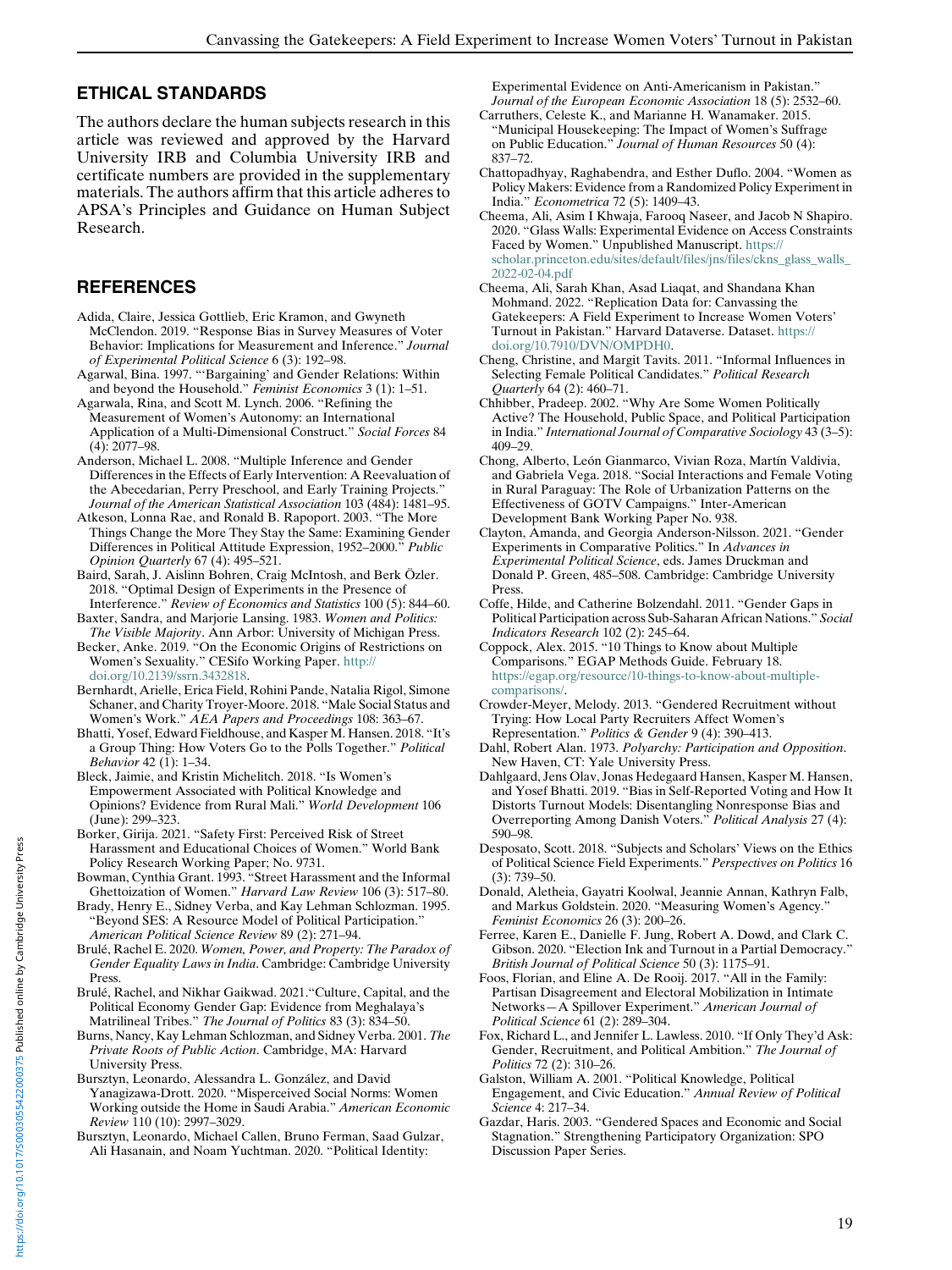- <span id="page-19-7"></span>Giné, Xavier, and Ghazala Mansuri. 2018. "Together We Will: Experimental Evidence on Female Voting Behavior in Pakistan." American Economic Journal: Applied Economics 10 (1): 207–35.
- <span id="page-19-4"></span><span id="page-19-2"></span>Gottlieb, Jessica. 2016. "Why Might Information Exacerbate the Gender Gap in Civic Participation? Evidence from Mali." World Development 86 (October): 95–110.
- <span id="page-19-14"></span>Gottlieb, Jessica, Guy Grossman, and Amanda Lea Robinson. 2018. "Do Men and Women Have Different Policy Preferences in Africa? Determinants and Implications of Gender Gaps in Policy Prioritization." British Journal of Political Science 48 (3): 611–36.
- <span id="page-19-29"></span><span id="page-19-20"></span><span id="page-19-5"></span>Goyal, Tanushree. 2019. "How Women Mobilise Women into Politics: A Natural Experiment in India." Unpublished Manuscript. <https://ssrn.com/abstract=3583693>.
- <span id="page-19-36"></span><span id="page-19-32"></span>Gram, Lu, Joanna Morrison, Neha Sharma, Bhim Shrestha, Dharma Manandhar, Anthony Costello, Naomi Saville, and Jolene Skordis-Worrall. 2017. "Validating an Agency-Based Tool for Measuring Women's Empowerment in a Complex Public Health Trial in Rural Nepal." Journal of Human Development and Capabilities 18 (1): 107–35.
- <span id="page-19-15"></span><span id="page-19-6"></span>Green, Donald P., and Alan S. Gerber. 2016. "Voter Mobilization, Experimentation, and Translational Social Science." Perspectives on Politics 14 (3): 738–49.
- <span id="page-19-33"></span><span id="page-19-30"></span>Gulzar, Saad, Muhammad Yasir Khan, and Luke Sonnet. 2020. "Pessimistic Beliefs of Norms: Descriptive Findings on Women's Political Participation in Pakistan." Unpublished Manuscript.
- <span id="page-19-26"></span><span id="page-19-21"></span>Hanmer, Lucia, and Jeni Klugman. 2016. "Exploring Women's Agency and Empowerment in Developing Countries: Where Do We Stand?" Feminist Economics 22 (1): 237-63.
- <span id="page-19-8"></span>Ichino, Nahomi, and Noah Nathan. 2018. "Political Party Organization and Women's Empowerment: A Field Experiment in Ghana.' International Growth Center. Final Report: S-33403-GHA-1.
- <span id="page-19-27"></span><span id="page-19-0"></span>Isaksson, Ann-Sofie, Andreas Kotsadam, and Måns Nerman. 2014. "The Gender Gap in African Political Participation: Testing Theories of Individual and Contextual Determinants." The Journal of Development Studies 50 (2): 302–18.
- <span id="page-19-16"></span>Iversen, Torben, and Frances Rosenbluth. 2006. "The Political Economy of Gender: Explaining Cross-National Variation in the Gender Division of Labor and the Gender Voting Gap." American Journal of Political Science 50 (1): 1–19.
- <span id="page-19-34"></span><span id="page-19-17"></span><span id="page-19-10"></span>Jacoby, Hanan G., and Ghazala Mansuri. 2015. "Crossing Boundaries: How Social Hierarchy Impedes Economic Mobility." Journal of Economic Behavior & Organization 117 (September): 135–54.
- <span id="page-19-22"></span><span id="page-19-9"></span>Jayachandran, Seema. 2015. "The Roots of Gender Inequality in Developing Countries." Annual Review of Economics 7 (1): 63–88.
- <span id="page-19-31"></span>Jejeebhoy, Shireen J., and Zeba A. Sathar. 2001. "Women's Autonomy in India and Pakistan: The Influence of Religion and Region." Population and Development Review 27 (4): 687–712.
- <span id="page-19-24"></span><span id="page-19-19"></span>Kabeer, Naila. 1999. "Resources, Agency, Achievements: Reflections on the Measurement of Women's Empowerment." Development and Change 30 (3): 435–64.
- <span id="page-19-25"></span><span id="page-19-1"></span>Kandiyoti, Deniz. 1988. "Bargaining with Patriarchy." Gender & Society 2 (3): 274–90.
- <span id="page-19-23"></span>Khan, Ayesha. 2007. "Women and Paid Work in Pakistan." Pathways of Women's Empowerment, South Asia Research Programme, Pakistan Scoping Paper. Karachi: Collective for Social Science Research.
- <span id="page-19-18"></span><span id="page-19-3"></span>Khan, Sarah. 2020. "Making Democracy Work for Women: Essays on Women's Political Participation in Pakistan." PhD diss. Columbia University.
- <span id="page-19-11"></span>King, Gary, and Jonathan Wand. 2007. "Comparing Incomparable Survey Responses: Evaluating and Selecting Anchoring Vignettes." Political Analysis 15 (1): 46-66.
- <span id="page-19-28"></span><span id="page-19-13"></span>Kunovich, Sheri, and Pamela Paxton. 2005. "Pathways to Power: The Role of Political Parties in Women's National Political Representation." American Journal of Sociology 111 (2): 505-52.
- <span id="page-19-12"></span>Lee, David S. 2009. "Training, Wages, and Sample Selection: Estimating Sharp Bounds on Treatment Effects." The Review of Economic Studies 76 (3): 1071–102.
- <span id="page-19-35"></span>Liaqat, Asad. 2020. "No Representation Without Information: Politician Responsiveness to Citizen Preferences." Unpublished Manuscript. [https://scholar.harvard.edu/files/asadliaqat/files/](https://scholar.harvard.edu/files/asadliaqat/files/jmp.pdf.) [jmp.pdf.](https://scholar.harvard.edu/files/asadliaqat/files/jmp.pdf.)
- Liaqat, Asad, Ali Cheema, and Shandana Khan Mohmand. 2020. Who Do Politicians Talk to? Political Contact in Urban Punjab." In Pakistan's Political Parties: Surviving between Dictatorship and Democracy, eds. Mariam Mufti, Sahar Shafqat, and Niloufer Siddiqui, 125–43. Washington, DC: Georgetown University Press.
- Lott, John R., Jr., and Lawrence W. Kenny. 1999. "Did Women's Suffrage Change the Size and Scope of Government?" Journal of Political Economy 107 (6): 1163–98.
- Luhiste, Maarja. 2015. "Party Gatekeepers' Support for Viable Female Candidacy in PR-list Systems." Politics & Gender 11 (1): 89–116.
- Masood, Ayesha. 2018. "Negotiating Mobility in Gendered Spaces: Case of Pakistani Women Doctors." Gender, Place & Culture 25 (2): 188–206.
- Miller, Grant. 2008. "Women's Suffrage, Political Responsiveness, and Child Survival in American History." The Quarterly Journal of Economics 123 (3): 1287–327.
- Moeller, Kathryn. 2019. "The Ghost Statistic That Haunts Women's Empowerment." The New Yorker, January 4. [https://](https://www.newyorker.com/science/elements/the-ghost-statistic-that-haunts-womens-empowerment) [www.newyorker.com/science/elements/the-ghost-statistic-that](https://www.newyorker.com/science/elements/the-ghost-statistic-that-haunts-womens-empowerment)[haunts-womens-empowerment](https://www.newyorker.com/science/elements/the-ghost-statistic-that-haunts-womens-empowerment)
- Morgan-Collins, Mona. 2021. "The Electoral Impact of Newly Enfranchised Groups: The Case of Women's Suffrage in the United States." The Journal of Politics 83 (1): 150–65.
- Morin-Chassé, Alexandre, Damien Bol, Laura B. Stephenson, and Simon Labbé St-Vincent. 2017. "How to Survey about Electoral Turnout? The Efficacy of the Face-Saving Response Items in 19 Different Contexts." Political Science Research and Methods 5 (3): 575–84.
- Mumtaz, Khawar, and Farida Shaheed. 1987. Women of Pakistan: Two Steps Forward, One Step Back? London: Zed Books.
- Mumtaz, Zubia, and Sarah Salway. 2009. "Understanding Gendered Influences on Women's Reproductive Health in Pakistan: Moving beyond the Autonomy Paradigm." Social Science & Medicine 68 (7): 1349–56.
- Naqvi, Zareen F., and Lubna Shahnaz. 2002. "How Do Women Decide to Work in Pakistan?" The Pakistan Development Review 41 (4): 495–513.
- Nickerson, David W. 2008. "Is Voting Contagious? Evidence from Two Field Experiments." American Political Science Review 102 (1): 49–57.
- Pande, Rohini. 2011. "Can Informed Voters Enforce Better Governance? Experiments in Low-Income Democracies." Annual Review of Economics 3 (1): 215–37.
- Pande, Rohini. 2015. "Keeping Women Safe: Addressing the Root Causes of Violence against Women in South Asia." Harvard Magazine, January–February.
- Phadke, Shilpa, Sameera Khan, and Shilpa Ranade. 2011. Why Loiter? Women and Risk on Mumbai Streets. New Delhi: Penguin Books India.
- Preece, Jessica Robinson. 2016. "Mind the Gender Gap: An Experiment on the Influence of Self-Efficacy on Political Interest." Politics & Gender 12 (1): 198–217.
- Prillaman, Soledad Artiz. 2021. "Strength in Numbers: How Women's Groups Close India's Political Gender Gap." American Journal of Political Science. [https://doi.org/10.1111/ajps.12651.](https://doi.org/10.1111/ajps.12651)
- Rahman, Natalya, and Sarah Thompson. 2021. "Roadblocks Remain: Constraints to Women's Political Participation in Pakistan." Unpublished Manuscript.
- Robinson, Amanda Lea, and Jessica Gottlieb. 2021. "How to Close the Gender Gap in Political Participation: Lessons from Matrilineal Societies in Africa." British Journal of Political Science 51 (1): 68–92.
- Rosenbloom, Sandra, and Maryvonne Plessis-Fraissard. 2009. "Women's Travel in Developed and Developing Countries." Women's Issues in Transportation: Summary of the 4th International Conference 1 (46): 63–77.
- Rouse, Shahnaz. 2004. Shifting Body Politics: Gender, Nation, State in Pakistan. New Delhi: Women Unlimited.
- Rowentree, Oliver, and Mathew Shanahan. 2020. "Connected Women: The Mobile Gender Gap Report 2020." GSMA, [https://](https://www.gsma.com/r/gender-gap/) [www.gsma.com/r/gender-gap/.](https://www.gsma.com/r/gender-gap/)
- Roza, Vivian, Isabel Rodríguez-Tejedo, Andrea Monje Silva, Yyannu Cruz, and Gabriela Vega. 2018. "Women's Voter Mobilization Campaign in Guatemala: A Field Experiment." Inter-American Development Bank Monograph.